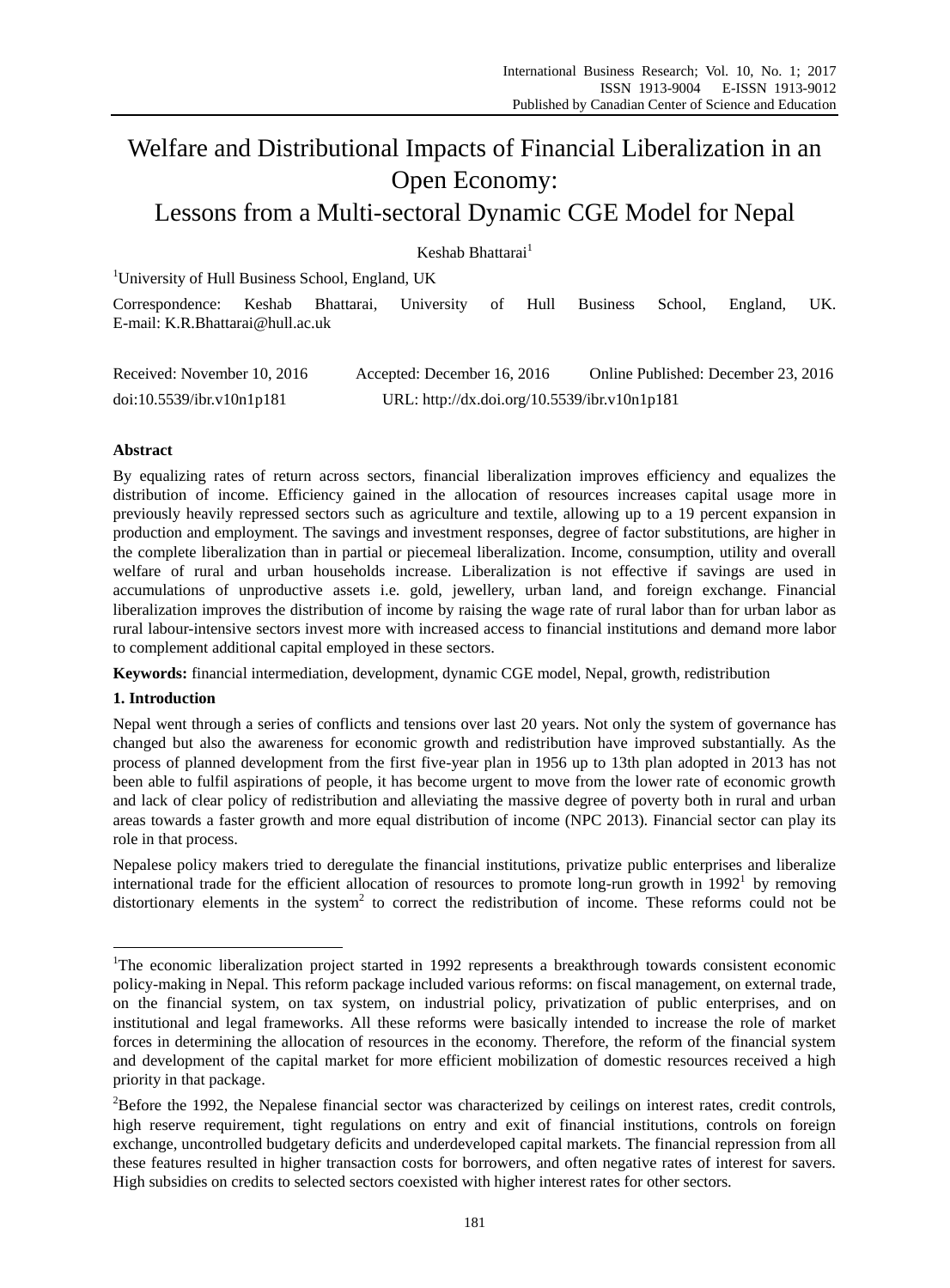-

implemented properly because of the political instability<sup>3</sup>. Now with a new constitution promulgated in 2015 and federal system of government, Nepal is gradually moving towards a steady path of growth and development. It has become more important to assess potential impacts of financial reforms in the economy as a whole and in the rural and urban areas particularly. No systematic and comprehensive study exists in the literature that compares growth and distribution impacts of complete and partial liberalization with a dynamic CGE model of Nepal. Objective of this study is to fill this gap. It intends to show how the process of economic development can be augmented by liberalizing financial markets that has been a central theme in policy debates in Nepal as well as around the world in the last few decades $4$ .

This study aims to answer some important questions relating to the impacts of financial sector reforms in Nepal. Have the financial sector reforms in Nepal released extra resources for investment by improving efficiency in resource allocation? Has it increased the volume of savings available for productive investment? Has spending been cut on unproductive assets such as land, jewellery and precious metals? Did the reform process redistribute income from urban to rural households? Has financial liberalization increased the demand for rural labor to complement added capital stocks in rural-labor intensive sectors? Have rural labor experienced greater increases in its wage rates than urban labor? Has the level of welfare increased of the rural households? Are the impacts of liberalization greater when the economy is allowed to borrow in international markets than when all imports are paid by exports at the same period? What will be the effects if the productivity of rural lands grow faster than the population? Answers to these questions are found by analysing results of a dynamic CGE model of Nepal that was specially designed for this purpose in Bhattarai (1997, 2001, 2007 and 2011).

The welfare and distributional impacts of financial reforms result from changes in the volume of saving and investment. However, economic theory yields ambiguous predictions about such changes. Whether the volume of saving increases with financial liberalization or not, depends upon whether the income effect from a change in the rate of interest dominates the accompanying substitution effect, namely saving will increase only if the substitution effect is stronger than the income effect. Also, financial sector reform is often accompanied by an increase in the real interest rate. Standard theory states that when the cost of investment funds increases, the amount of investment is likely to fall. The net effect of the reforms on investment then depends upon whether the efficient reallocation of capital after the liberalization can compensate for the effect of an increase in the cost of funds after liberalization. Thus not only the size but also the direction of the changes in saving and investment owing to financial liberalization are important. Finding the magnitudes of these effects require empirical analyses. Specifically, by removing distortions, does financial liberalization promote capital accumulation and output? Is there overall gain in welfare after the liberalization? If welfare improves, by how much does it improve? Is it distributed equally among consumers located in rural and urban areas? Do urban consumers with better access to the financial institutions benefit more from liberalization than rural consumers, as is commonly perceived? These questions are investigated with the help of a dynamic CGE model in this paper.

A forward-looking multi-sectoral computable general equilibrium (CGE) model of Nepal<sup>5</sup> with financial intermediation is developed to find the economy-wide long-run consequences of financial sector liberalization in the Nepalese economy. This model is an appropriate tool to study welfare and redistribution consequences of financial sector reform to households and producers in a developing economy. While numbers of financial institutions, the cost of funds, the volume of savings and investment, assets and liabilities and freedom of financial institutions on the allocation of credits are important measures used to ascertain the degree of competition in the financial system, these measures alone are not sufficient to evaluate wide ranging welfare and redistributive effects of reform. General equilibrium analysis is required to connect these elements and to correctly quantify benefits of reform and their distribution among households. This study aims to provide meaningful guidelines to policy makers in choosing the most dominating policy option in which gainers can compensate to losers.

<sup>&</sup>lt;sup>3</sup>The reform program was under the initiative of the Eighth Plan (1992-97) prepared by the National Planning Commission and Extended Structural Adjustment Facility of International Monetary Fund (IMF 1992, Ministry of Finance 1994-2016).

<sup>4</sup> For instance McKinnon (1993), Taylor (1990), King and Levine (1993), Pagano (1993).

<sup>5</sup>There exist a multi-regional multi-sectoral model of Nepalese economy (Elbers (1992)), foreign aid and economic development model (Bhattarai (1990)) and a trade model (Buehrer & di Mauro (1993) works on Asian Development Bank's model and Stamp's (1992) report on a general equilibrium model for Nepal). None of these study effects of financial liberalization and none of them take a forward-looking approach.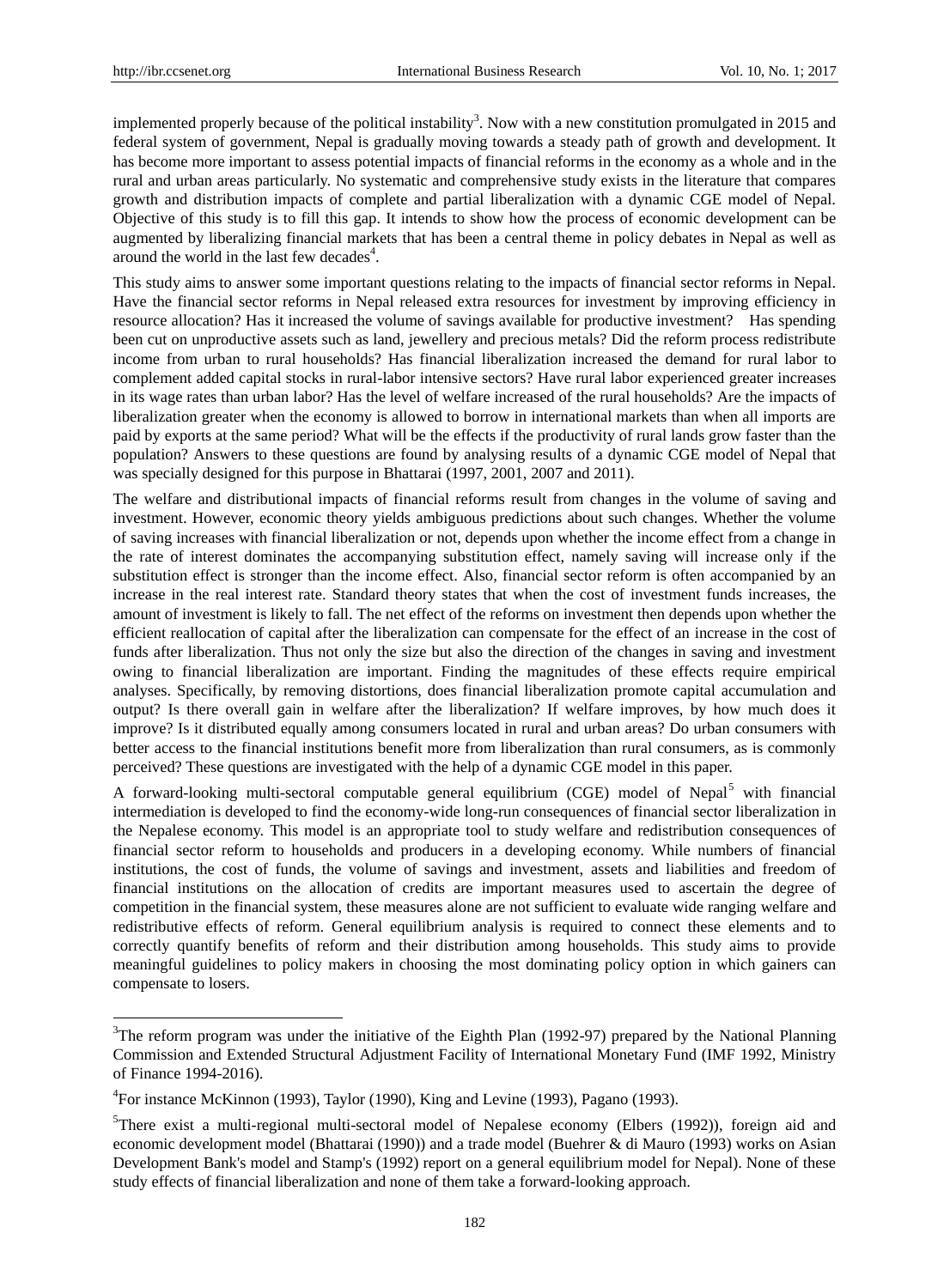The forward looking CGE modelling framework presented here builds on standard applied general equilibrium<sup>6</sup> analyses that have been in use for policy analyses with more disaggregated institutional and sectoral structures since mid 1970s (Shoven and Whalley (1973, 1984, 1992), Robinson (1991), Mercenier and Srinivasan (1994)). Advancement in mixed complementarity modelling algorithm and software (Rutherford (1995), and Dirske and Ferris (1994)) have made numerical analysis of a fairly decentralized forward-looking models much easier in recent years than used to be in the past. Whilst a number of CGE models with forward-looking behaviour by economic agents exist in the literature<sup>7</sup>, none of the previous studies apply a forward-looking modelling framework to study the multi-sectoral impact of financial sector liberalization. The point of departure in the model presented here lies on explicit incorporation of an investment cost index in a multi-sectoral forward-looking behavioural framework to study the impacts of financial sector reforms over time. With more detailed modelling of investment saving behaviour, the policy prescription generated by this model may be more consistent in explaining the development process of the Nepalese economy. Detailed specification of the dynamic CGE model is presented in section 2 followed by a procedure of calibration in section 3, and analysis of results of the model in section 4. Conclusion is given in section 5 followed by references at the end.

#### **2. Dynamic CGE Model of Nepal**

A forward-looking multi-sectoral computable general equilibrium (CGE) model of Nepal explains the process of dynamic optimization by households and firms in Nepal. It shows how resources are allocated efficiently over time across sectors and between public and private sectors of the economy first in a set of equations. Model is then calibrated to the Social Accounting Matrix (SAM) of Nepal. Then the model is solved with GAMS/MPSGE to get the dynamic reference and counter-factual paths of the economy. The model incorporates two trade sectors: India and the rest of world to allow for Nepal's high degree of integration with its large and dominant neighbouring economy. It is suitable to analyze wide-ranging impacts of financials sector policies in an open economy framework.

We consider urban and rural households who allocate their life time income to maximize utility by choosing an optimal path of consumption and saving. These households provide factor services to producers of goods and services, who sell products both in domestic and foreign markets. The capital stock, determined overtime by the volume of savings and investment, complements labor input. In the central case, we assume that labor force grows exogenously. Output expands along with increase in labor and capital inputs, its level is consistent with the demand of consumers, investors, the government and foreign sectors.

#### Consumers' Intertemporal Problem

-

Representative households located in urban and rural areas of the economy allocate lifetime income to maximize utility over an infinite horizon; i.e.

$$
m a x \sum_{t=0}^{\infty} \beta^t U(C_t^h)
$$
 (1)

where  $\beta$  is the discount factor, and it depends on the rate of time preference;  $C_t^h$  is composite consumption; *U* is a time separable utility function. We choose a constant relative risk aversion (CRRA) CES utility function to represent  $U$  in (1).

$$
U(C_t^h) = \frac{(C_t^h)^{1-\sigma} - 1}{1 - \sigma}
$$
 (2)

here  $1/\sigma$  measures the elasticity of substitution between the present and future consumption. The smaller is  $\sigma$ the more slowly marginal utility falls as consumption rises, so households are more willing to allow changes in

<sup>6</sup>While the development of growth literature in the mainstream macroeconomics during the last few decade has been encouraging, application of these models in policy analysis has not been fully successful owing to the limited institutional structures and scant sectoral details in these models (Abel and Blanchard 1983, Romer 1986, Lucas 1988, Rebelo 1991, Barro and Sala-i-Martin 1995, Leeper and Sims 1994, Romer 1996).

<sup>&</sup>lt;sup>7</sup>Whalley (1977), Adelman & Robinson (1978), Ballard (1983), Ballard-Fullerton-Shoven-Whalley (1985), Mansur & Whalley (1986), Feltenstein (1986), Aurbach and Kotlikoff (1987), Goulder and Summers (1989), Devarajan and Lewis (1990), Go (1993), Mercenier & Michel (1994).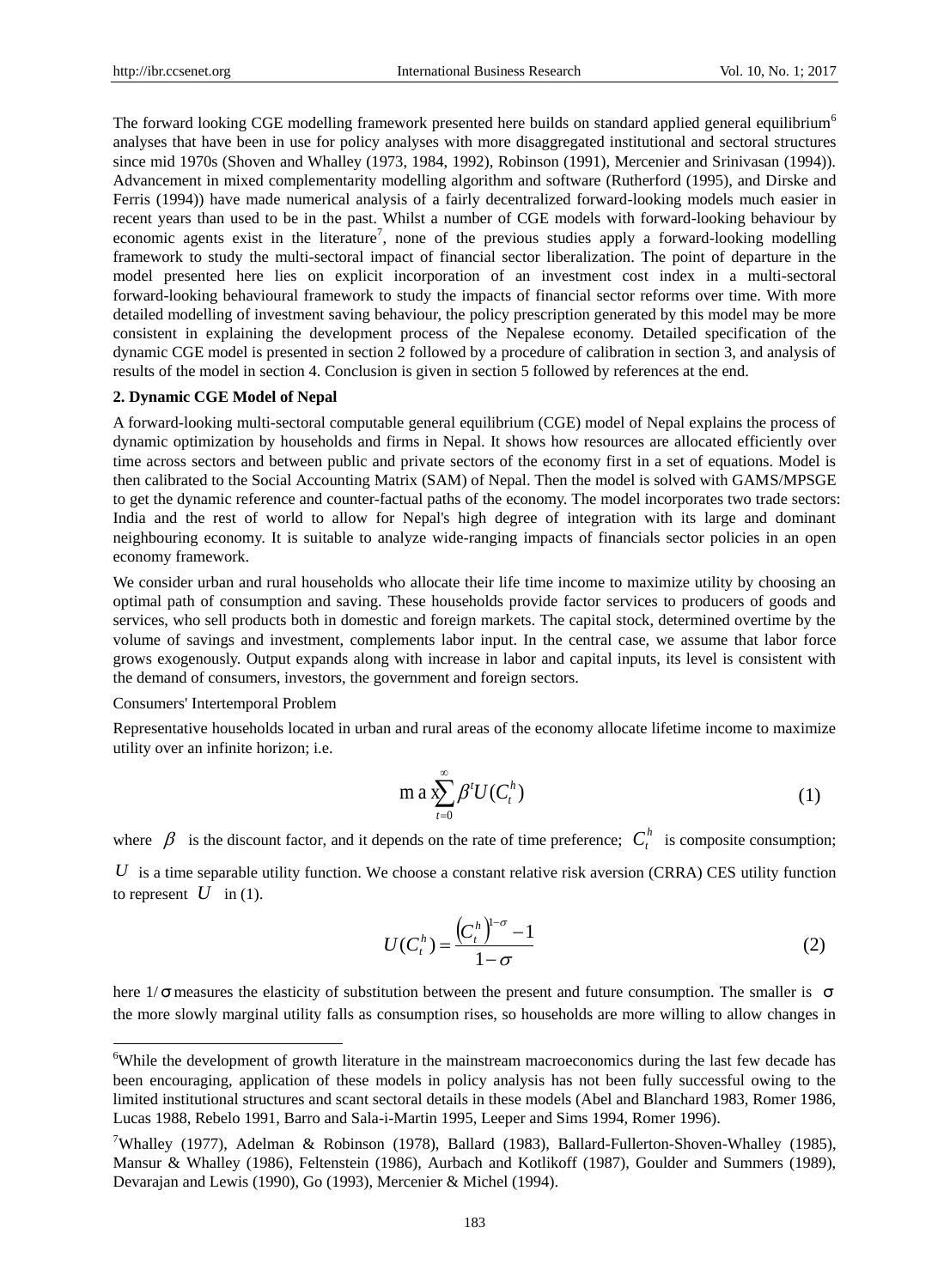consumption over time. Thus smaller  $\sigma$  implies higher elasticity of substitution between current and future consumption or the higher degree of consumption smoothing and substitution over time.

Each type of households faces an inter-temporal budget constraint which implies that its present value of consumption cannot exceed its present value of life time income (wealth).

$$
\sum_{t=0}^{\infty} R_t^{-1} P_t C_t^h = W H^h \tag{3}
$$

where,  $\mathbf{R}_t = \mathbf{I} \mathbf{I}$   $\overline{1 + r_s}$ *t*  $R_t^{-1} = \prod_{s=0} \frac{1}{1+s}$  $t^{-1} = \prod_{s=0}^{t-1} \frac{1}{1+s}$ 0  $1 - \frac{t-1}{\prod}$ is a discount factor to convert future expenses in the present value terms; *r<sup>s</sup>*

represents the real interest on financial assets;  $P_t$  is composite of vectors of relative prices, and  $C_t$  is composite consumption goods, which is composed of sectoral consumption goods,  $C_t = \prod_{i=1}^{N} ln C_{i,t}^{a_i^k}$  $\sum_{i=i}^{I}$  $C_t = \prod_{i=i}^{N} lnC_{i,t}^{a_i^h}$ , where  $\alpha_i^h$ 

gives the share of spending on good *i* by household  $h$ .  $WH_h$  is the life time wealth of household  $h$  and is defined as:

$$
WH_h = \frac{J_0^h}{1 + r_0^c} + \frac{J_1^h}{\left(1 + r_0^c\right)\left(1 + r_1^c\right)} + \dots + \frac{J_2^h}{\prod_s^h \left(1 + r_0^c\right)} + \dots = \sum_{t=0}^{\infty} R_t^{-1} J_t^h \tag{4}
$$

where  $J_t^h$  $J_t^h$  is disposable household income in period  $t$ . It includes labor and capital income plus transfers. We combine equation (1) to (4) to form Lagrangian of consumers' the inter-temporal allocation problem in (5).

$$
\mathfrak{S}^h = \sum_{t=0}^{\infty} \left( \frac{1}{1+\rho} \right)^t \left( \frac{C_t^{h1-\sigma} - 1}{1-\sigma} \right) + \lambda \left[ \sum_{t=0}^{\infty} R_t^{-1} P_t C_t^h - W H_t^h \right] \tag{5}
$$

Here,  $\lambda$  is the shadow price of income in terms of present value of utility, and  $\beta$  in (1) is replaced by  $\frac{1}{1+\rho}$ 1 , where  $\rho$  is the rate of time preference. We derive consumption function by taking first order condition on (5) giving an Euler equation:

$$
\frac{C_{t+1}}{C_t} = \left( \left( \frac{1+r_t}{1+\rho} \right) \frac{P_t}{P_{t+1}} \right)^{\frac{1}{\sigma}}
$$
\n(6)

or using a steady state assumption on the growth rate

$$
C_{t+1} = \left( \left( \frac{1+r_t}{1+\rho} \right) \frac{P_t}{P_{t+1}} \right)^{\frac{1}{\sigma}} C_0 (1+g)^{t-1}
$$
 (7)

Thus the consumption level at time  $t$ , in the steady state, is a function of growth rate, the rate of interest and intertemporal prices of commodities  $\left(\frac{P_t}{P_{t+1}}\right)$  $\frac{r_t}{P_{t+1}}$  $\left(\frac{P_t}{P}\right)$ . Consistency of the intertemporal budget constraint implies that: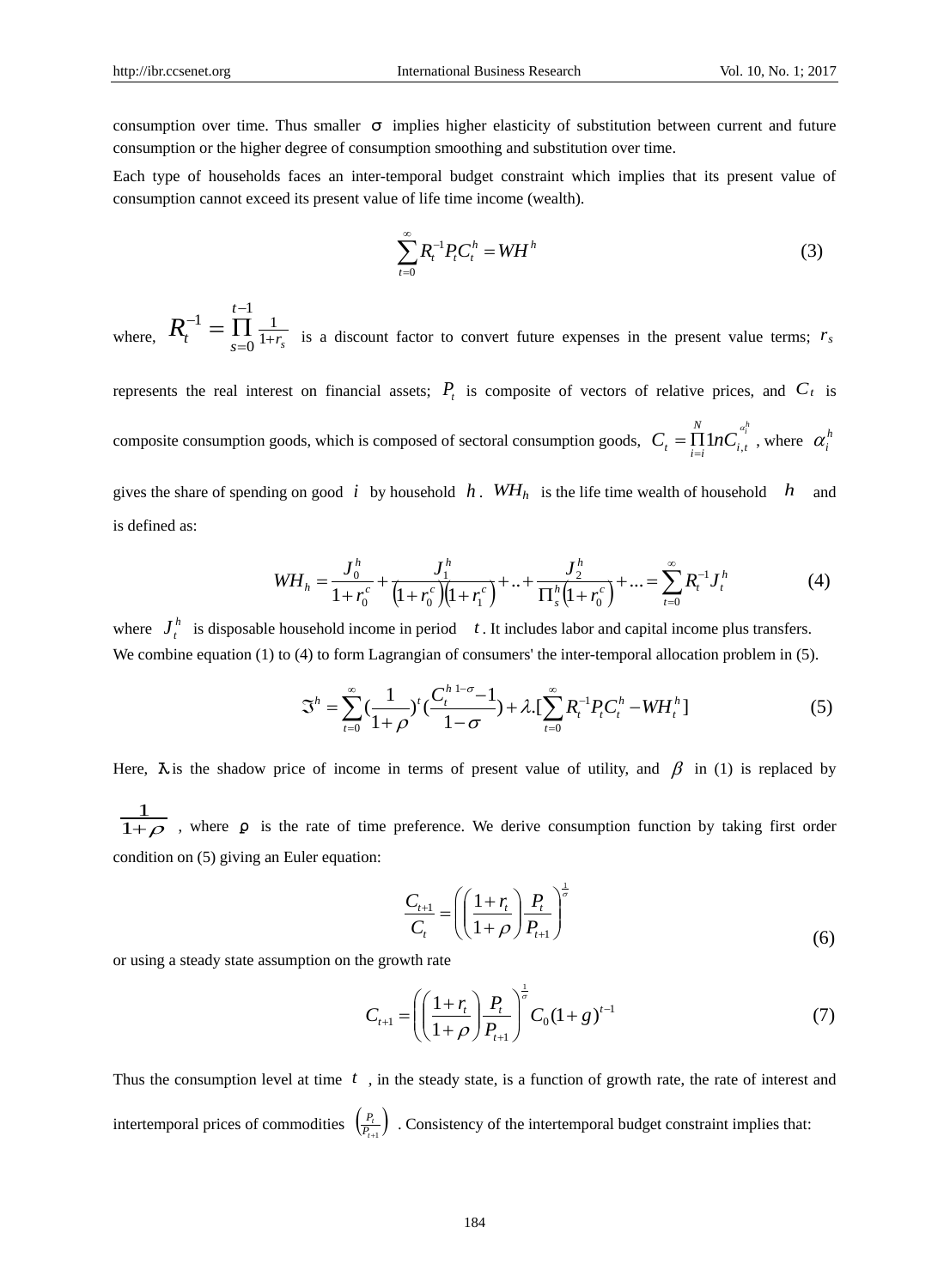$$
\sum_{t} R_{t}^{-1} [C_{0} + \Omega_{1} C_{0} + \Omega_{2} C_{0} + \dots] = W H^{h}
$$
\n(8)

where  $\Omega_{t} = [\beta^{t} R_{t}^{-1} \frac{P_{t}}{P_{s}}]^{\frac{1}{\sigma}}$ .  $\beta^t R_t^{-1} \frac{P_t}{P_0}$ ]<sup> $\frac{1}{\sigma}$ </sup> *t t*  $\Omega_t = [\beta^t R_t^{-1} \frac{P_t}{P_0}]^{\frac{1}{\sigma}}$ . Economy wide savings is total of household savings,  $S_t^h$ , which in turn is the portion of income not consumed :

$$
S_t = \sum_h S_t^h = \sum_h J_t^h - \sum_h C_t^h
$$
\n(9)

The consumption saving decisions are two sides of the same coin. Once we know the level of consumption we also know the level of savings. Saving like consumption is influenced by the rate of interest prevailing in the economy and the time preference of individuals. The efficiency in the financial system can contribute to raise in the level of saving, depending upon the value of  $\sigma$ , by influencing the decision between the current and future consumption and reducing the wedge between the cost of capital to investors and gains received by the savers.

Savings of households are intermediated through the financial institutions to investors, who use those savings to purchase investment goods from different sectors. Like consumers investors in each of  $n$  production sectors solve an intertemporal profit maximization problem. They combine goods produced in a set of *n* sectors to deliver a unit of investment in sector  $j$ . Therefore, the unit cost of investment in sector  $j$  is a weighted average of the prices of components of sector  $n$  goods used for investment purpose. One unit of investment at period  $t$  produces once unit of capital stock in period  $t+1$ :

$$
\prod_{j,t}^{I} = P_{j,t+1}^{k} - \sum_{i} P_{i,t} a_{i,j}^{I} \le 0
$$
\n(10)

here  $\prod_{j,t}^{I}$  is profit from one unit of investment at period t,  $P_{j,t+1}^{k}$  is the price of capital in period t+1, and  $a_{i,j}^I$  is the investment coefficient matrix. One unit of capital at the start of period 1 generates a rate of return  $(r_i^k)$  $r_{j,t}^k$ ) today and delivers  $(1-\delta)$  unit at the start of the subsequent period. The arbitrage condition in capital accumulation implies that:

$$
\prod_{j,t}^{k} = (1 - \delta)P_{j,t+1}^{k} + r_{j,t}^{k} - P_{j,t}^{k} \le 0
$$
\n(11)

Entering capital ( $K_0$ ) stock is transferred into initial capital stock for the various sectors,  $K_{i,0}$ , according to a fixed coefficient transformation process. Once the initial capital is allocated among different sectors,  $K_{i,t}$ , the law of motion of capital in a sector is explained by the following equation.

$$
K_{j,t+1} = I_{j,t} + (1 - \delta_K)K_{j,t}
$$
\n(12)

where  $I_{j,t} = \sum_{j=1}^{t} a_{i,j}^{I} I_{j,t}$ . *I i j J*  $I_{j,t} = \sum_{j=1}^{t} a_{i,j}^I I_{j,t}$ . Net investment demand,  $I_{i,t}$ , in each sector is the sum of investment by origin.

The relationship given by  $a^1$  $a'_{i,j,t}$  is called capital coefficient matrix of the economy.

We assume that in the terminal period the investment in each sector grows at the rate of the population so that economy can continue along the steady state growth path even after the terminal period as given by the following equation.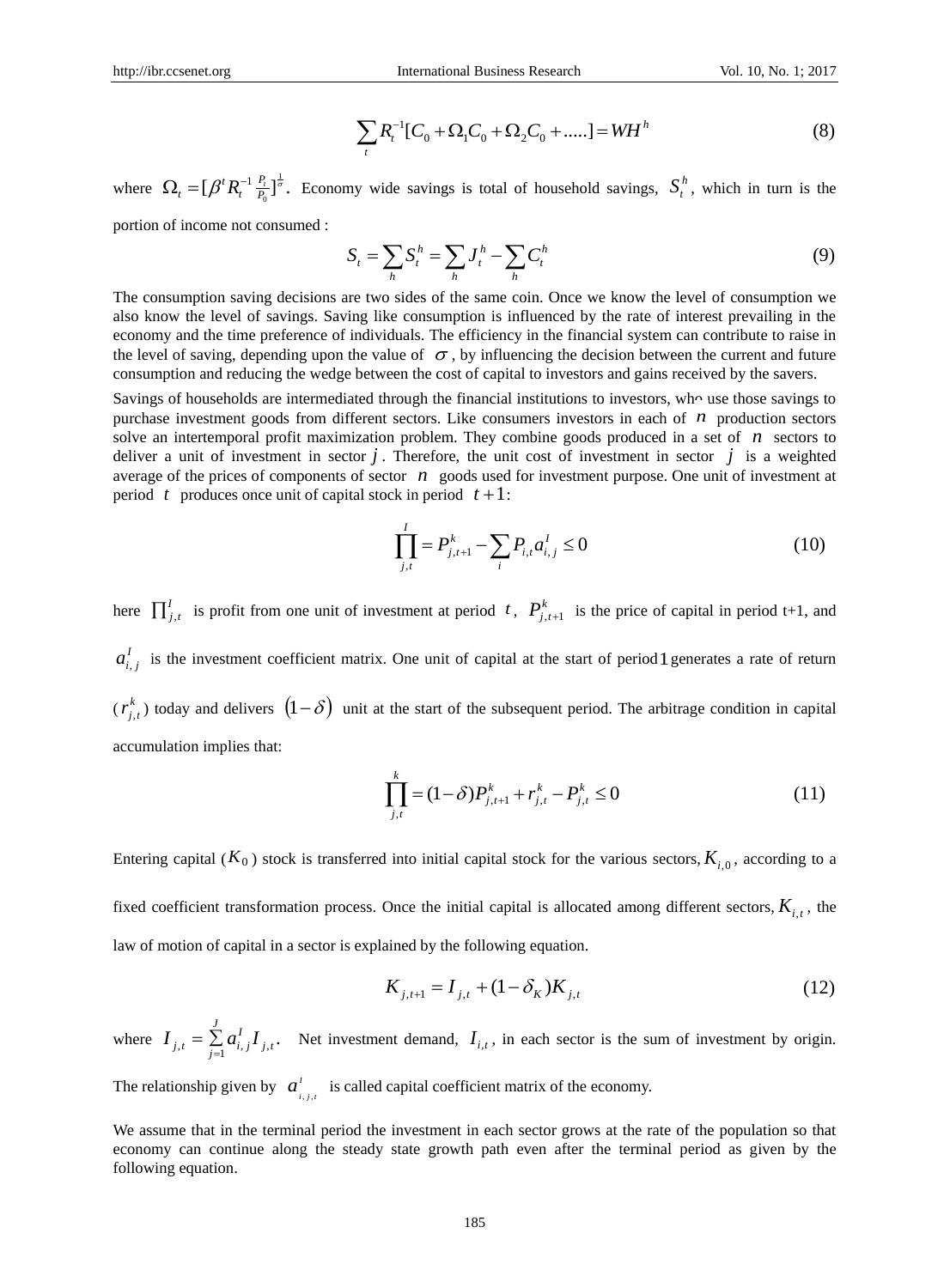$$
I_{j,t} = (g + \delta_{K,j})K_{j,t}
$$
 (13)

here  $g = \frac{g}{g}$  rowth rate of the economy, which equals the growth rate of the labor force in terms of efficiency units, and  $\delta K$  = rate of depreciation.

Holding aggregate stock of capital fixed to the savings of households in the beginning of each period, the objective of firms in  $j$  th sector of the economy is to maximize the present value of profit subject to the constraints of production technology. Zero profit for sector  $j$  written in dual form in terms of composite prices of commodities and inputs takes the following form:

$$
\Pi_{j,t}^{y} = [(\theta_j^{x} P X_{j,t}^{1+\eta} + (1-\theta_j^{x}) P D_{j,t}^{1+\eta})]^{\frac{1}{1+\eta}} - \theta_j^{y} P V_j^{y} - (1-\theta_j^{y}) \sum_j a_{i,j} P_{i,t} \le 0 \tag{14}
$$

here  $\prod_{j,t}^{y}$  is the unit profit of activity in sector  $PX_{j,t}$  price of exports;  $PD_{j,t}$  price of domestic sales;

 $PV_j^v$  price of value added per unit of output in activity  $j$ ;  $P_{i,t}$  price of final goods used as intermediate

goods;  $\theta_j^x$  share parameter for exports in total production;  $\theta_j^y$  share of costs paid to labor and capital and

## $a_{i,j}$  input output coefficients.

The equation (14) is a unit profit function. The profits of operating these firms are given by the differences between the revenue from sales and the cost of supply. The unit revenue function is constant elasticity transformation (CET) composite of unit price of domestic sales and unit price of exports. The unit costs are divided between value-added, i.e. payments to labor and capital, and the unit intermediate input costs.

In this model, the gross output in each sector is given by a nested production function between the value added and the intermediate inputs.

$$
Y_{j,t} = \min W_{j,t}, a_{i,j} Y_{j,t})
$$
\n(15)

where Y  $_{j,t}$  is the output of sector  $j$  in period  $t$ ,  $V_{j,t}$  is the value added part and  $a_{i,j}$  is the intermediate inputs per unit of gross output produced in sector *j* .

We use Shepherd's lemma to derive the demand for labor and capital from (14). The demand for labor is:

$$
L_{j,t} = Y_{j,t} \frac{\partial \prod_{j,t}^{V} \partial PV_{j,t}}{\partial PV_{j,t}} \frac{\partial PV_{j,t}}{\partial PL_{j,t}}
$$
(16)

where  $L_{j,t}$  is a composite of rural (unskilled) and urban (skilled) labor. Equilibrium in the labor market requires that demand for labor be equal to supply of labor:

$$
\sum_{j} L_{j,t} \frac{\partial \Pi^{L}}{\partial PL_{t}^{LC}} \le \overline{L}_{t}
$$
\n(17)

 $L_t$  in the above equations is a composite of urban and rural labor. The ratio of urban to rural labor employed by firms mainly depends upon the ratio of urban to rural wage rates.

The demand for capital in sector  $j$ , again by Shepherd's lemma is given by:

$$
K_{j,t} = Y_{j,t} \frac{\partial \prod_{j,t}^{V} \partial PV_{j,t}}{\partial PV_{j,t}} \frac{\partial PV_{j,t}}{\partial PK_{j,t}}
$$
(18)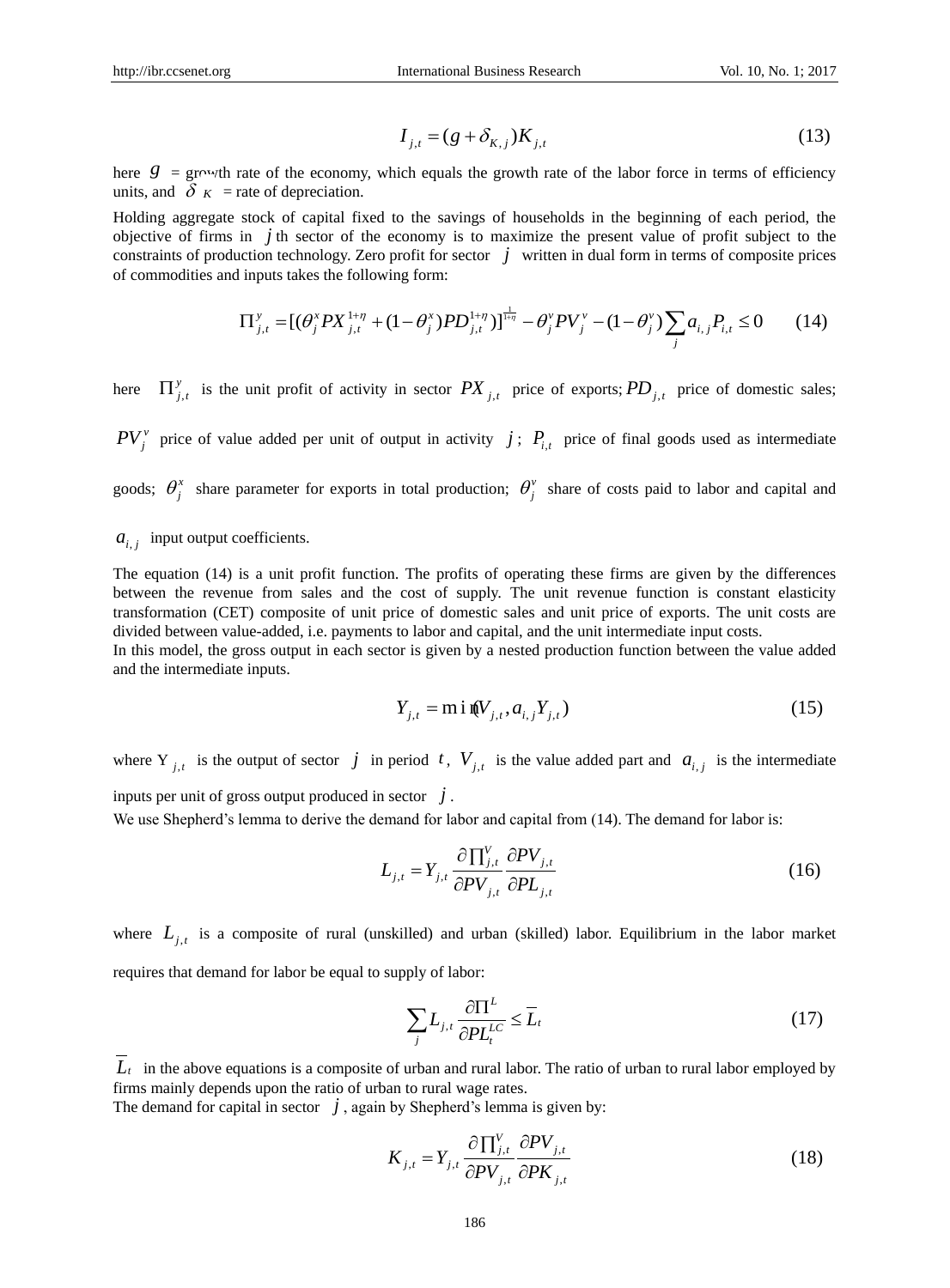where  $Y_{j,t}$  is activity level;  $PK_{j,t}$  is price of capital  $PV_{j,t}$  is price of value added. In equilibrium the demand for capital is equal to its supply:

$$
\sum_{j} K_{j,t} = \overline{K}_{t}
$$
 (20)

 $K_t$  is the aggregate capital stock in the economy, which grows according to the low of motion of capital stock as given by equation (12).  $\sum_{j} K_{j,t}$  is the total demand for capital by various sectors of the economy.

When an economy is repressed, the arbitrage condition implied by (11) and  $P_{i,t+1}^k = \sum P_{i,t} a_i^k$  $j$ ,  $i$ <sup> $\mathbf{u}_{i,j}$ </sup> *J*  $P_{j,t+1}^k = \sum_{j=1}^k P_{j,t} a_{i,j}^l$  does not exactly hold. There is additional distortionary cost  $\tau_{j,t}$  on top of the cost of materials required for per unit investment. The overall cost of investment is rather given by:

$$
P_{j,t+1}^{k} = \left(1 + \tau_{j,t}\right) \sum_{j=1}^{J} P_{j,t} a_{i,j}^{I}
$$
 (21)

where  $\tau_{j,t}$  = per unit wedge between the return to saving and the cost of investment.  $P^k_{j,t+1}$  = present value price of sector  $j$  capital at the beginning of next period;  $P_{i,t}$  = present value price of sector  $i$  commodity at period *t* .

In repressionary situation certain portion of saving dissipates in the process of financial intermediation. Therefore, the total investment in the economy is less than the total savings i.e. the amount of savings net of intermediation costs. Moreover, additional resources may be available by liquidating the real unproductive assets  $( \Delta RA)$  of the households and firms.

$$
c(S_t - \Delta R A_t) = I_t \tag{22}
$$

Here c is the proportion of saving available for investment purpose, or,  $(1-c)$  being the cost of financial intermediation. In this model cost of financial intermediation is represented by the distortionary cost of repression.

#### **3. Calibration to a Steady State**

In the steady state all sectors of the economy grow at the same rate, *g* . The bench mark rate of return is calibrated assuming the non-distorted economy being in the steady state in the base year. Calibration of dynamic component follows the relationship between the current and future prices of capital and investment goods.

Specifically, investment produces one unit of capital stock in period  $2$  ( $P_2^k$ ) from one unit of output in the period

one,  $P_1^I$ . The present value of one unit of capital in period 2 is equal to  $(1-r)P_1^k$ .

$$
P_1^I = 1 = P_2^k = (1+r)P_1^k \implies P_1^k = \frac{1}{1-r}P_2^k \tag{23}
$$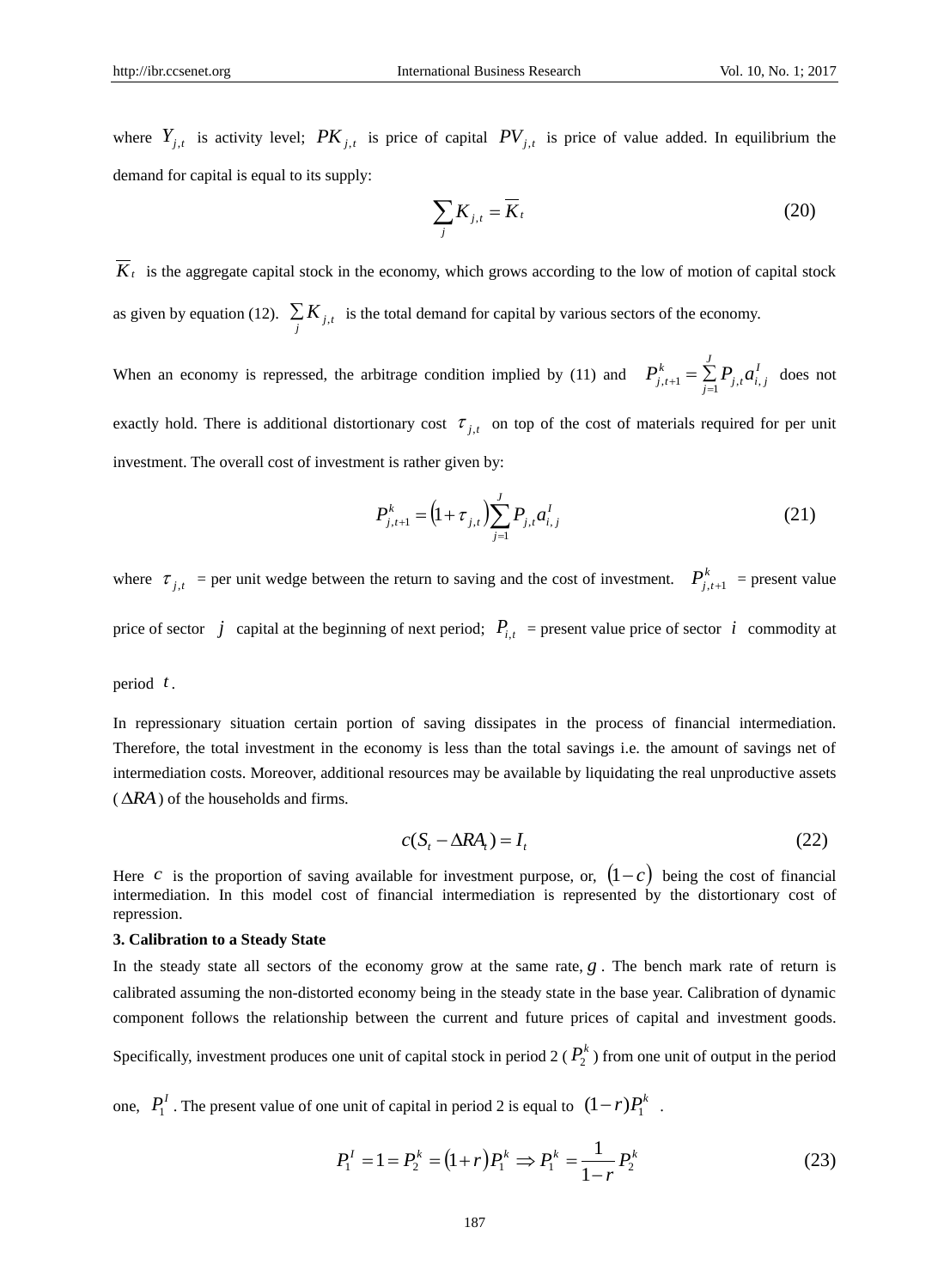Here  $(1-r)$  is the discount rate between two periods, and is approximation to  $1/(1+r)$ .

$$
\frac{P_{t+1}^k}{P_t^k} = (1-r)
$$
\n(24)

One unit of capital at the beginning of period one earns a rate of return today,  $r_1^k$  and delivers  $(1-\delta)$  unit of capital for the start of the next period.

$$
P_1^k = r_1^k + (1 - \delta)(1 - r)P_2^k \tag{25}
$$

This relationship applies to all other periods included in the model. Using base year prices equal to 1 to  $P_2^k$ 

and  $P_1^k$  by using relationship between  $P_2^k$  and  $P_1^k$  we get:

$$
\frac{1}{1-r} = r_1^k + (1 - \delta) \tag{26}
$$

which gives the cost of capital to be equal to the rate of interest plus the rate of depreciation:

$$
r_1^k = \frac{r}{1-r} + \delta \tag{27}
$$

The base-year social accounting matrix (SAM) contains information on capital income  $V_1$  and it is related to rate of return and capital stock,  $V_1 = r_1^k K_1$ . Now substituting for  $r_1^k$  between the steady state interest rate r and the parameters of the model:

$$
K_1 = \frac{V_1}{\frac{r}{1-r} + \delta} \tag{28}
$$

Then substituting this value of  $K_1$  in  $I_1$  function, the relationship between the investment and capital earning component of value added may be expressed as:

$$
\frac{I_1}{V_1} = \frac{g + \delta}{\frac{r}{1 - r} + \delta} \tag{29}
$$

If the ratio of investment and capital earning ( $\frac{I_1}{V_1} = 1$ )  $\frac{I_1}{V_1}$  = 1 ) is equal to one then  $g = \frac{r}{1-r}$  or  $r = \frac{g}{1+g}$  $r=\frac{g}{1+g}$ .

When  $\frac{I_1}{V_1} \neq 1$ , then the key parameter to calibrate is the rate of depreciation, which can be calculated using the relationship between the interest rate, growth rate, depreciation and earning of capital as following:

$$
\delta_j = g \frac{V_j}{I_j - V_j} - \frac{r}{1 - r} \frac{I_j}{I_j - V_j}
$$
(30)

In a repressionary regime the cost of capital is distorted by a repressionary component of intermediation,  $dj$ . This can be expressed as:

$$
r_1^k = \frac{\bar{r}_1^k}{1 - \tau_j}
$$
 (31)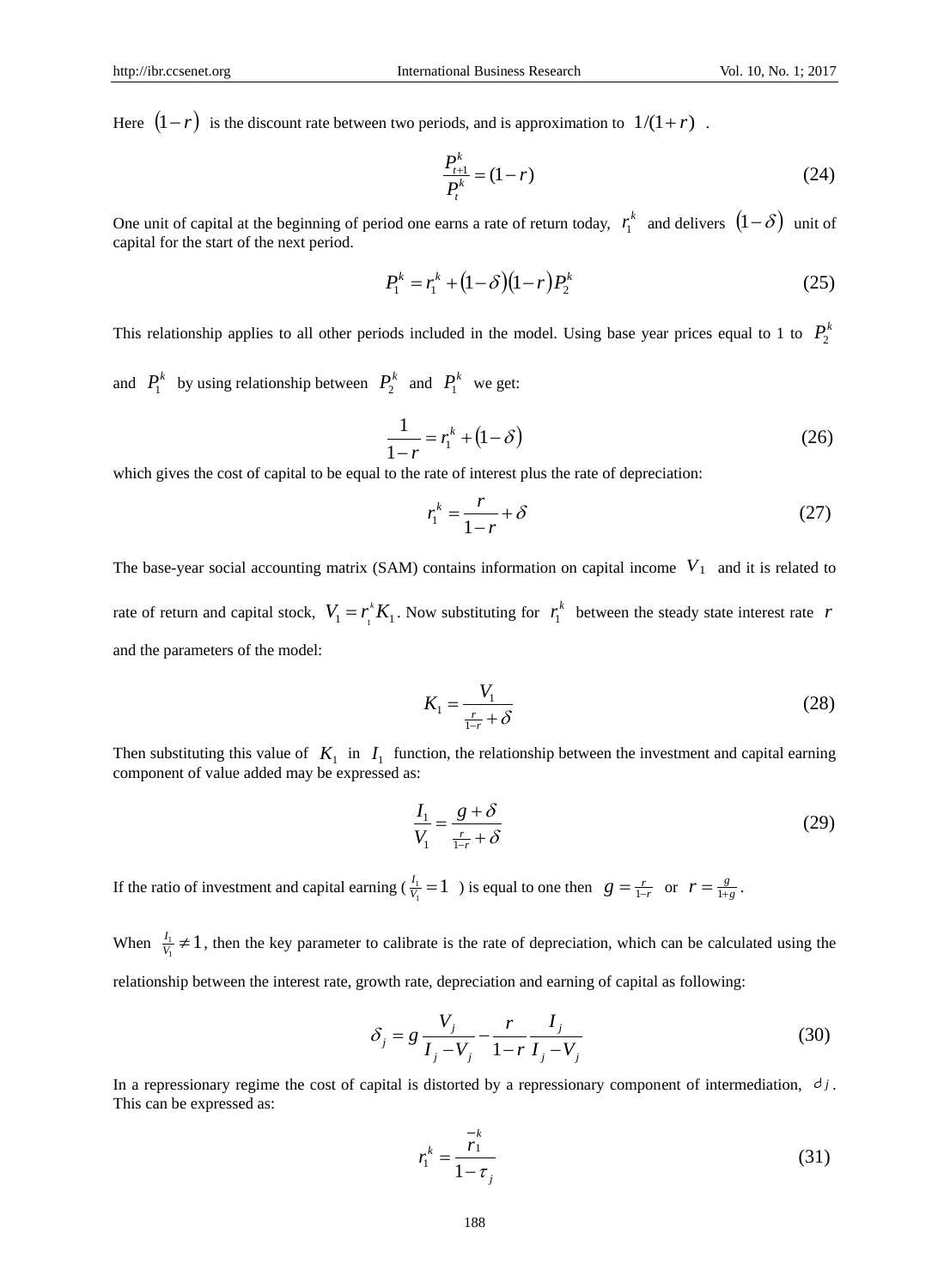here  $r_1^k$  is actual cost of capital,  $\bar{r}^k$  is rate of interest in the steady state, and  $\tau_j$  is distortionary element in

the financial market. The price of capital becomes

$$
P_1^k = r_1^k (1 - \tau_j) + (1 - \delta)(1 - r) P_2^k \tag{32}
$$

or the cost of capital

$$
r_1^k = \frac{1}{1 - \tau_j} \left[ \frac{r}{1 - r} + \delta \right] \tag{33}
$$

Now adjusting (29) to take account of distortions in the capital market:

$$
\frac{I_1}{V_1} = \frac{g + \delta}{\frac{r}{1 - r} + \delta} \left( 1 - \tau_j \right) \tag{34}
$$

or

-

$$
\tau_j = 1 - \frac{\overline{r}_j}{\delta + g} \frac{I_j}{V_j} \tag{35}
$$

Thus the spread between the true cost of capital  $r^k$  and the actual cost of capital  $\bar{r}^k$  depends upon the ratio of investment to capital and ratio of natural rate of interest to depreciation plus the growth rate of the economy.

#### **4. Government Budget and BOP Closures**

In the core part of the model the government's budget is balanced in every period, and, therefore government is not involved in intertemporal savings. This essentially implies that all government expenditure is basically the government consumption.

The sources of revenue for the government are taxes on value added $\delta$ , tariffs on imports, sales taxes, income taxes and capital taxes. Lump sum income taxes are collected from total household income, and such income taxes are assumed to grow at the rate of population growth rate. In addition, there are other sources of government revenue such as export taxes, taxes on tourism, revenue generated from import-licensing and refund of excise taxes from India.

Government transfers its revenues to households and firms in the form of consumption and production subsidies, and it also serves domestic and foreign debt. In the core part of the model we assume all sorts of government non-transfer spending to public consumption.

This is an open economy model. We follow standard Armington specification of international trade in this model. For each tradable sector constant elasticity of transformation (CET) function defines relation between exports and domestic supply, and constant elasticity of substitution (CES) function explains relation between domestic supply and imports in forming a composite good that goes to the utility function of the households. We use two level nests in trade to take account of different natures of trade relations between India and rest of the world (ROW). More detailed discussion of trade specification is available in Bhattarai (1997).

We consider two rules of BOP closure. In the first case no foreign borrowing is allowed; imports need to be paid by exports<sup>9</sup>. In the second case intertemporal borrowing and lending is permitted. It is presented in the form of CAPFLOW scenario in the next section

<sup>&</sup>lt;sup>8</sup>From the fiscal year 1996/97 the government has been adopting a value-added tax (VAT) system to replace sales and excise taxes imposed on consumers and producers. Given the self-enforcing mechanism of VAT against other indirect taxes are believed to reduce leakage of tax-revenues, though its implementation seem challenging if one considers illiteracy of 67 percent of population in the country (Dixit 1995). In ideal conditions revenue generated from VAT and taxes on the final product would be the same.

<sup>&</sup>lt;sup>9</sup>In the model number of sectors trading with India and rest of the world are seven and eight respectively.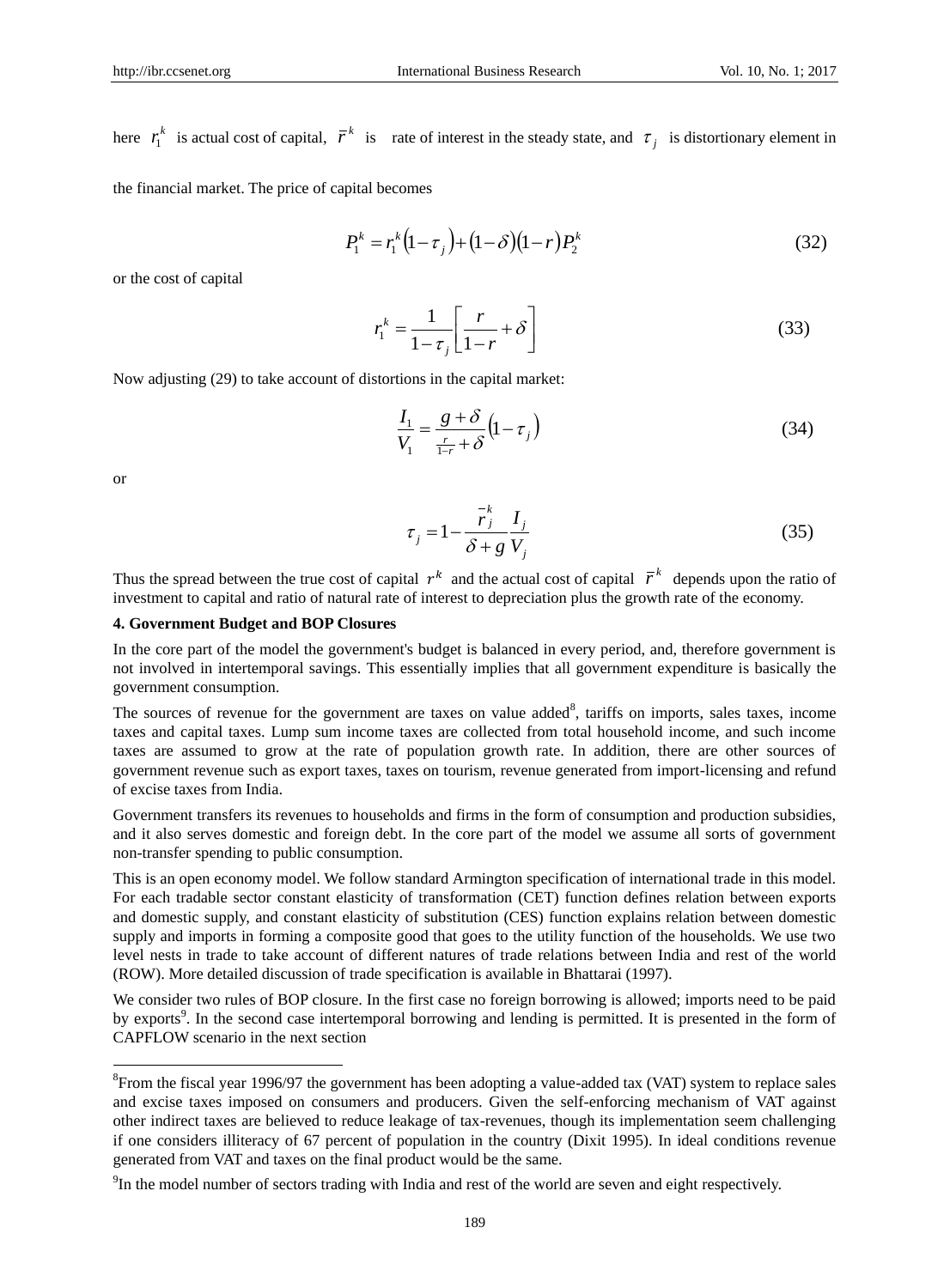The elasticities of substitution between domestic and imported products in consumption and the elasticity of transformation between domestic sales and foreign sales are taken based on sensitivity analyses. Finally, the market clearing condition for goods market is given by:

$$
A_{j,t} = C_{j,t} + \sum_{j=1}^{12} a_{i,j} Y_{j,t} + G_{j,t} + \sum_{j=1}^{12} a_{i,j}^I I_{j,t} + DST_{j,t} + TD_{j,t}
$$
 (36)

here  $A_{j,t}$  is total supply in the economy in a sector  $j$  should be equal to sum of various components of demand as given on the right hand side, i.e. the consumption of households:  $C_{j,t} = \sum_{h} C_{j,h,t}$ , intermediate demands:  $\sum_{j=1}^{12} a_{i,j} Y_{j,t}$  $\sum_{j=1}^{n} a_{i,j} Y_{j,t}$ , government demand:  $G_{j,t}$ , investment demand:  $I_{j,t} = \sum_{j} a_{i,j} I_{j,t}$ , inventory demand:  $DST_{j,t} = DSTR_{j,t} \cdot Y_{j,t}$ , and demand by tourists:  $TD_t^s$ ; for simplicity we assume that demand by tourists grows at the rate of growth of the economy.

#### **5. Definition of a Competitive Equilibrium**

A competitive equilibrium is a set of sequences of prices of composite commodities,  $P_{i,t}$ ; prices of domestic goods sold in domestic markets,  $PD_{i,t}$ ; prices of exported commodities,  $PX_{i,t}$ ; prices of capital goods,  $P_{j,t}^k$ ; prices of terminal capital,  $PTK_{j,t}$ ; wage rates for each categories of labor,  $W_{h,t}$ ; prices of government services,  $PG_t$ ; prices of provisions for tourism,  $PT_t$ ; value of transfers to the households,  $PR_t$ ; prices of consumption,  $PU_t$ ; welfare index,  $PW_t$ ; rental rate of capital for each sector,  $r_1^k$ :  $R_+ \to R$ , and sequences of gross output,  $Y_{i,t}$ ; total supply of commodities,  $A_{i,t}$ ; sectoral capital stock,  $K_{i,t}$ ; sectoral investment,  $I_{i,t}$ ; exports,  $X_{i,t}$ ; government services,  $GOV_t$ ; level of household utility from consumption,  $U_t$ ; and total welfare, W such that given these prices and commodities:

- 1) households solve intertemporal utility maximization problems subject to life time income constraints;
- 2) investors solve intertemporal profit maximization problem subject to arbitrage conditions in capital markets;
- 3) producers solve their profit maximization problem subject to technology and resource constraints
- 4) markets for goods and services, labor, capital clear;
- 5) government account constraints are satisfied;
- 6) balance of payments condition is fulfilled;
- 7) financial markets are in equilibrium.

In this equilibrium, consumers have perfect foresight, capital accumulation is consistent with household's optimization, income and expenditure balance over the life period. An agent is doing the best he can in light of actions taken by others and actions taken together are technically feasible. This ensures the compatibility of plans of individuals or correspondence between consumers' preferences and firms' technology or the nation as a whole as explained in Bhattarai (2011).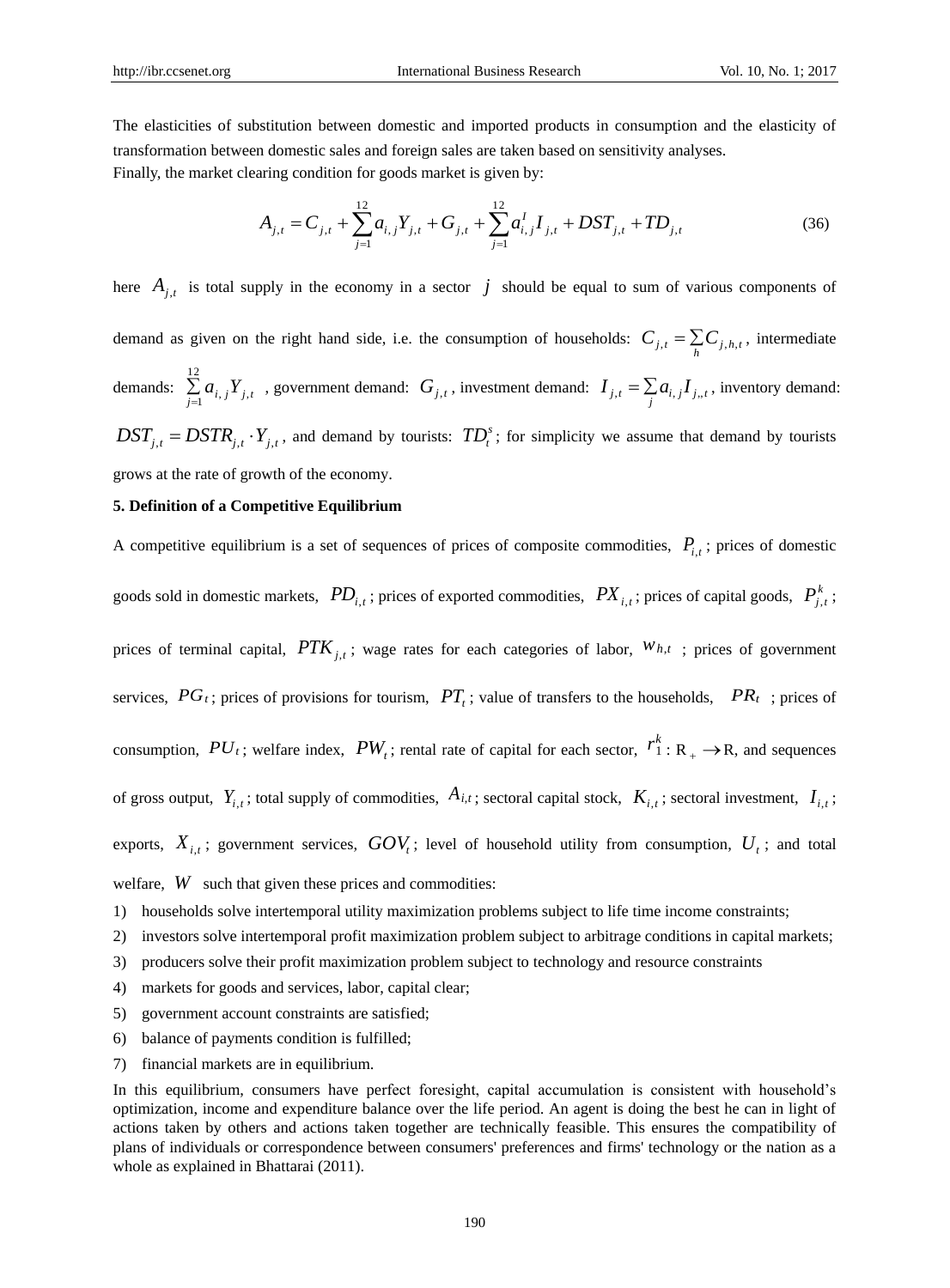There are mainly two limitations of this model. First, analytical solution of this model with 8,977 variables is very complex and possible only at the topological representation. We rely on numerical methods that generate a set of relative prices consistent with the Walrasian equilibrium. Absolute prices do not matter in general equilibrium models; it generates the same equilibrium even if all prices are multiplied by a constant. For analyses of model results we basically compare ratios of prices in terms of a numeraire in benchmark and counterfactual scenarios, not the absolute differences in prices.

Second, the model presented here does not contain any adjustment costs or penalties. The role of dynamics in such a model is not to show the pattern of adjustment, but to track the prices of commodities with a multi-period character, e.g. the capital stock. The model is suitable to study the impact of a certain policy that changes the steady state of the model and thus the growth and welfare of the households over a model horizon.

In spite of these limitations this model is capable of generating results that are interesting from a point of view of a policy maker. We use a welfare index as the criterion for making the best policy choice from various options available to a policy maker.

#### **6. Measure of Welfare**

General equilibrium solutions are used to compute equivalent or compensating variations in consumer welfare from given changes in policy regimes. In this model the overall welfare is given by sum of utility over periods measured in terms of prices of composite consumption.

$$
UW^h = \sum_{t}^{\infty} PU_t^h U_t^h \tag{37}
$$

Here  $UW^h$  is a measure of welfare to household h for the period of model horizon,  $PU_t^h$  is the price of

composite consumption in period  $t$ , and  $U_t^h$  is the utility to a household from consumption of goods and

services in the economy. We use welfare measures in order to quantify the impacts of various policy measures. A

policy experiment that has greater value of  $UW^h$  is more desirable than the one with lower one.

We can also use this model to study the behaviour of output, employment, capital accumulation and overall and sectoral prices for a fairly decentralized open economy. This advancement in numerical analysis of an economy is made possible by the development of MPSGE/GAMS software and algorithms to solve the mixed-complementary problem with nested functions, computation of a standard model with a more elaborate specification is not a problem (see Rutherford, (1995)). The task was made even easier by base year micro-consistent data readily available from the ADB model (see Maxwell Stamp's report to ADB 1992). The dataset and the GAMS/MPSGE program used for computation of the model are in details in Bhattarai (1997)<sup>10</sup>.

#### **7. Analysis of Model Results**

-

Effort is made in this section to answer questions raised in the introduction section based on the dynamic CGE model calibrated to the Nepalese economy. Analyses of model results show that financial liberalization improves efficiency on allocation of resources by eliminating the distortionary costs of capital in the various sectors of the economy. Enhancement in efficiency allows expansion in capital stock, employment and total output over period. Overall welfare of consumers increases. Welfare gains of rural households are higher than the welfare gains of urban households. This indicates a significant effect of liberalization on the redistribution of income. The degree of liberalization matters. The impact of complete liberalization is greater than the impact of a partial or a sector specific piecemeal liberalization for both efficiency and redistribution. The impact would have been greater had Nepal have political stability since 1992.

Financial liberalization here means the removal of distortions in the user cost of capit<sup>1</sup> across sectors. The percentage distortions from a steady state rate of return across sectors, represented by  $dj$  in the model, are given in table 1. In repression, agricultural and manufacturing sectors pay up to a 60 percent higher rate than in an undistorted steady state, while modern sectors such as public services, electricity, transport sectors received

<sup>&</sup>lt;sup>10</sup>Author appreciates guidance received from Professor Rutherford while he was developing this program as a part of the research for doctoral degree from the Northeastern University in Boston in mid 1990s.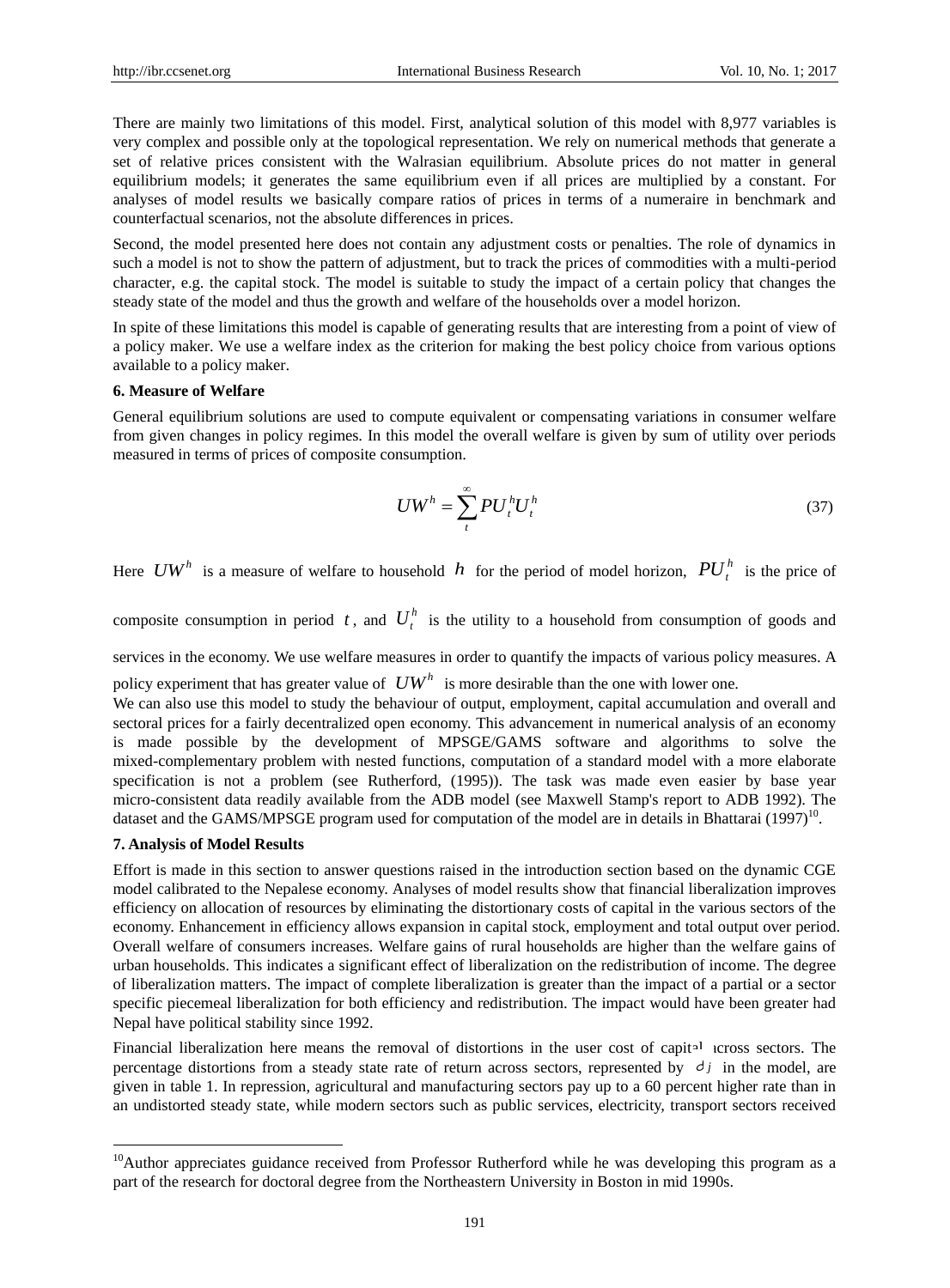subsidies ranging from -4.7 percent to 112 percent in their capital use. Thus rental rates are not necessarily tied down to the rate of returns or productivity of capital and an artificial rule of allocation makes the rates of return vary from one sector to another.

Table 1. Capital market distortions in the base year

| Food     | ∠ash          | Food proc. | Textile     | Chem.    | Capıtal       |  |
|----------|---------------|------------|-------------|----------|---------------|--|
| 0.591    | 0.591         | 0.591      | 0.578       | 0.536    | 0.424         |  |
| Transp.  | Electric      | Constr.    | m<br>ourism | Services | Public        |  |
| $-0.047$ | 157<br>$-0.1$ | $-0.336$   | 0.161       | 0.011    | 1.118<br>$-1$ |  |

In the liberalized regime rates of return to capital equalize across various sectors, this is the key to the efficiency and distribution effects we have discussed in this paper. We consider economy-wide and sector specific piecemeal liberalization. Economy-wide liberalization is further classified into a partial and a complete liberalization depending upon the amount of reduction in the distortion. In the case of economy-wide liberalization the distortionary cost of financial intermediation  $(dj)$ , the spread between the lending and borrowing rates, is changed across all sectors at the same rate. In the partial economy-wide liberalization  $c_j$ is reduced by a fifty percent in each sector, and it is set equal to zero in a complete liberalization. In the case of piecemeal liberalization, the distortionary cost of financial intermediation is reduced only for one or a few selected sectors. For instance, would a cut in the subsidy on the user cost of capital to the public sector increase the volume of investment in other sectors? Or does a reduction in the premium on cost of capital in food sector or a cash crop sector matter? We search for answers to these questions solving the model for a 30 years' horizon.

The impact of financial liberalization policy varies according to conditions and structure of the entire economy upon which these policies are undertaken. We capture these conditions selecting five different scenarios:

- 1. the baseline is calibrated assuming a steady state equilibrium in the base-year;
- 2. complete market scenario (CAPFLOW) represents a steady state growth rate across all sectors, unrestricted borrowing and lending permitted to close the balance of payment (BOP) gap along with exogenous interest rate;
- 3. the incomplete market scenario (BOPCON) assumes a common steady state growth rate across all sectors and a period by period BOP constraint;
- 4. in black-hole scenario (BKLHOLE) we study a special feature of repression in the Nepalese economy by allowing leakage of savings to accumulation of unproductive assets such as jewellery, purchases of precious metals, hoarding of urban land or foreign exchange when households anticipate a negative rate of return on their financial assets. This raises the real cost of financial intermediation. This scenario takes period by period BOP constraint and steady state growth path.
- 5. non-steady state scenario (NONSS) covers cases where supply of some factors grow at different rate than the steady state growth rate assumed in the model. Here, we assume that the urban labor grows twice faster than the steady state growth rate and land productivity grows at 1/3 of the steady state growth rate. In addition as in CAPFLOW scenario we allow free flows of capital with exogenous interest rates.

The overall gains in welfare from financial sector liberalization under various scenarios are presented in Table 2. The overall welfare effects in CAPFLOW and NONSS model are comparable to findings of many other studies in the tax reforms and trade liberalization literature (Shoven and Whalley (1984) Robinson (1989) and Devarajan et. al (1996)).

|          | Capital Flow Scenario |       | Non steady State |       |               | Black Hole Scenario |       |               |          |
|----------|-----------------------|-------|------------------|-------|---------------|---------------------|-------|---------------|----------|
|          | Rurai                 | Jrban | )verall          | Rural | <b>J</b> rban | <b>T</b>            | Rural | <b>U</b> rban | ')veralı |
| Partial  | .103                  | 0.747 | .0674            | .045  | 0.822         | .0227               | 0.905 | 0.920         | 0.9065   |
| complete | .166                  | 0.441 | .0935            | .166  | 0.947         | .1441               | 0.855 | 0.880         | 0.8575   |

Table 2. Welfare indices under different scenarios of liberalization

The greatest welfare gain is up to 14.4 percent more than the baseline welfare in NONSS scenario under complete liberalization, compared with 9.3 percent gain in CAPFLOW scenarios. These results indicate the importance of growth conditions in the labor market and the growth in productivity of agricultural land in analyzing the impacts of financial liberalization. They also highlight the importance of international capital flows. However, if savings leak in unproductive assets high cost of intermediation reduces overall welfare as shown in the Blackhole scenario. The rural households lose more than urban households because of high cost of financial intermediation. Welfare gains under partial liberalization are smaller than in the case of complete liberalization but still sizable. Overall welfare under partial liberalization is up 6 percent in CAPFLOW scenario compared to 2 percent in NONSS scenario. If accumulation in unproductive assets persists reduction in welfare is less with a partial than in a complete liberalization.

The redistribution impacts of liberalization are noticeable. Model solutions generally show that the process of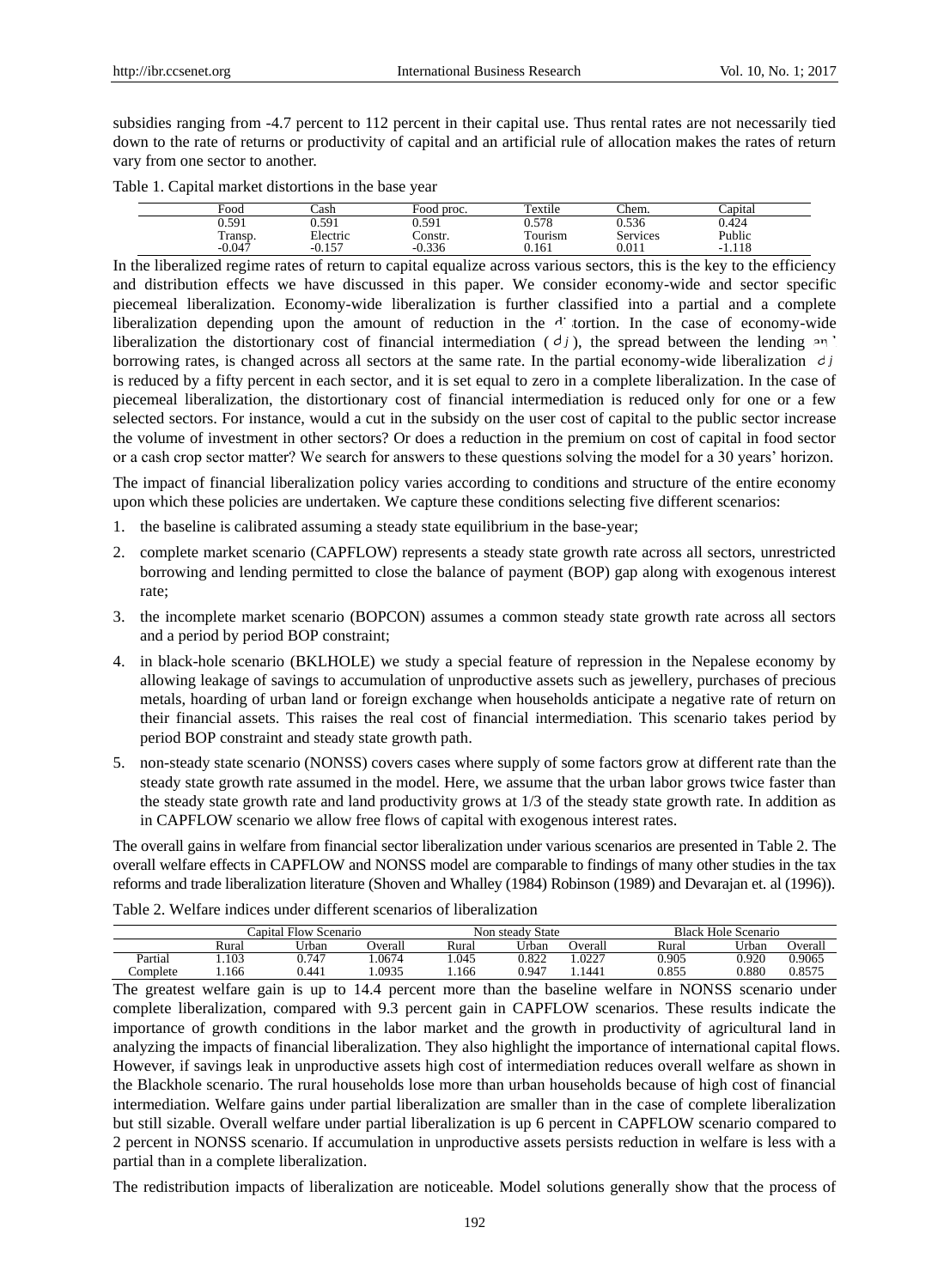financial liberalization is in favor of rural households in comparison to the urban households. This result might seem counter-intuitive as one would expect urban households to benefit more from the financial liberalization than the rural households. In repression, firms in urban areas have more access to financial institutions compared to those in rural areas and credit rates are kept artificially low by means of interest rate subsidies for one or another reason, i.e. promoting small scale enterprises, enhancing self-sufficiency or increasing exports. After liberalization various channels of capital and labor markets are also open to rural households making them relatively better off than the urban households.

The financial liberalization eliminates cheap credit facilities for privileged firms located in urban areas, forcing all firms to compete for capital on the basis of productivity. Firms operating with a heavy subsidy under repression, i.e. the public sector, can attract less capital and tend to substitute labor to capital after liberalization. Firms employing unskilled labor intensively, such as textiles, food-crops and cash-crop sectors expand their investment and production in response to increased access to funds in liberalized regime. They demand more unskilled labor than skilled labor to complement the additional capital. Given the fact that the endowment of unskilled labor is larger than the endowment of skilled labor in the Nepalese economy an easy access to credit markets for labor intensive firms has positive consequences in the market for rural labor. An increase in the demand for labor raises their wage rates. The higher relative wages of unskilled labor benefit rural households which by our assumption supply only unskilled type of labor.

Liberalization of the formal financial sector also has a widespread effect on informal credit markets in the rural sector. Nepal's rural credit market is dominated by the informal sector. In repression, access of rural firms or households to financial institutions is limited and the local money lenders exercise their market power charging a very high rate of interest. This creates additional distortions in rural sectors as reflected in the high cost of fund to rural sectors such as food crop and cash crop sectors. After liberalization more savings and loans flow through formal channels. Therefore, local money lenders have to provide attractive lending and borrowing rates if they want to sustain their business. This implies liberalization opens competition even in the rural areas where the formal financial institutions are not accessible. Cheap credit facilities increase rural investment and the productivity of the rural labor.

|          | Food    | Cash     | Food proc. | Textile | Chem     | Capital |
|----------|---------|----------|------------|---------|----------|---------|
| Complete | 2.37    | 3.02     | 2.11       | 4.72    | 1.73     | 1.12    |
| Partial  | 1.73    | 2.02     | 1.61       | 2.88    | 1.42     | 1.08    |
| Base     | 1.00    | 1.00     | 1.00       | 1.00    | 1.00     | 1.00    |
|          | 80031   | 32746    | 14427      | 11267   | 10056    | 7077    |
| K i, 0   |         |          |            |         |          |         |
|          | Transp. | Electric | Constr.    | Tourism | Services | Public  |
| Complete | 1.07    | 1.06     | 1.07       | 1.02    | 0.81     | 0.62    |
| Partial  | 1.06    | 1.06     | 1.05       | 1.02    | 0.91     | 0.84    |
| Base     | 1.00    | 1.00     | 1.00       | 1.00    | 1.00     | 1.00    |
|          | 21590   | 2673     | 20144      | 3892    | 26821    | 17058   |
| K i, 0   |         |          |            |         |          |         |

Enhancement in welfare and a significant redistribution of income in favor of rural households occurs through improvement in allocation of capital resources and expansion in output. In the liberalized regime capital is allocated according to its marginal productivity. Investors look at the rate of return while allocating investment across sectors. It means that more productive sectors receive more capital. Reallocation of capital continues until the rate of return across the sectors is equal and all of these returns are equal to the cost of capital net of depreciation. Model results presented in Table 3 show the impact of financial liberalization on capital stock.

The capital stock grows faster in complete liberalization than in partial liberalization. For instance, the index of capital stock in the textile sector in 1918 is 2.88 in the case of partial liberalization, and 4.72 in case of complete liberalization. Thus the impact of complete liberalization in this sector is 61 percent higher than that in the partial liberalization. Similarly, the capital stock index in the public service sector in complete liberalization is 73 percent of partial liberalization. The impact in other sectors varies between these two extremes and depends upon the level of investment following liberalization.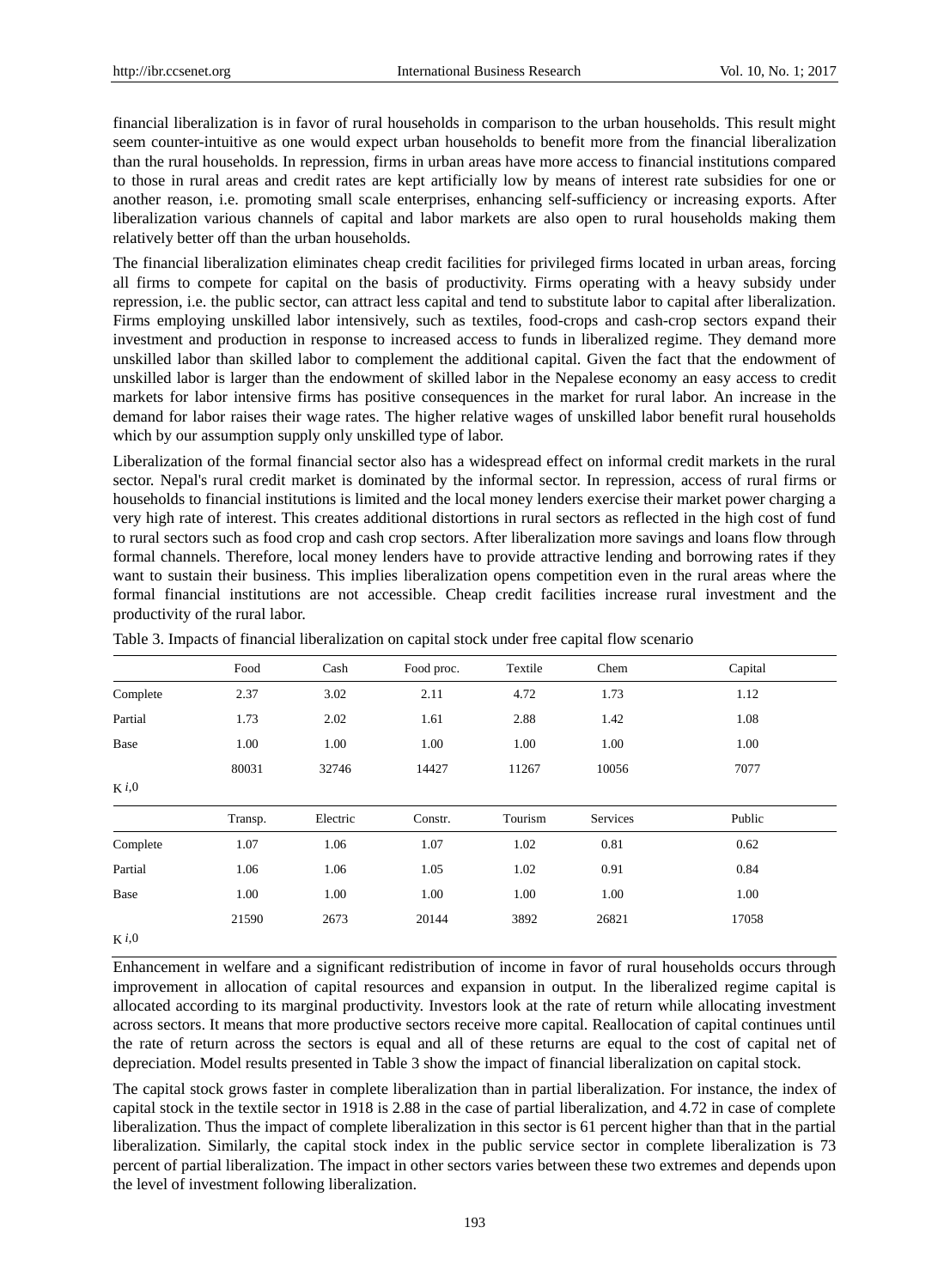The capital stock shrinks in public services and service sectors implying substitution of labor for capital in these sectors following the removal of interest rate subsidies after the liberalization. The stronger capital re-allocation effect under a complete liberalization compared to a partial liberalization implies that conventional practice of creating special rules for the promotion of selected sectors is not effective in the long run. The best rule for a greater accumulation of capital is to remove these special rules and let the capital market operate according to demand and supply forces of the liberalized market economy.

From the model results it is safe to conclude that the substitution effect dominates the income effect of the increase in the rate of interest on savings and the capital reallocation effect dominates the increase in the cost of capital on the investment side. The magnitude of saving effects depend upon the intertemporal elasticity of

substitution ( $\mathcal{Q}$ ), as mentioned earlier a small  $\mathcal{Q}$  implies higher degree of consumption smoothing and more

pronounced saving effect due to liberalization. Thus both supply and demand in the capital market respond positively to liberalization policies. The overall effect of liberalization increases both savings and investment which ultimately leads to a higher rate of capital accumulation and growth after liberalization.

An increase in overall welfare is possible through increase in output and redistribution effects that results from the changes in composition of sectoral output compared to the base year. Model results presented in Table 4 show that output increases in all sectors after liberalization. But the output expansion in primary rural-labor intensive sectors, such as textiles, food-crops, cash-crops and chemical (mining and querying) sectors, are greater than in secondary sectors, i.e. transportation, electricity, tourism and construction. For instance, output index of textile sector in 2018 was 4.4 in partial liberalization compared to 5.7 in complete liberalization.

|          | Food    | Cash     | Food proc. | Textile | Chem.    | Capital |
|----------|---------|----------|------------|---------|----------|---------|
| Complete | 1.856   | 2.533    | 1.976      | 5.738   | 2.273    | 1.685   |
| Partial  | 1.826   | 2.226    | 1.904      | 4.026   | 2.083    | 1.723   |
| Base     | 00.1    | 1.00     | 00.1       | 1.00    | 1.00     | 1.00    |
|          | Transp. | Electric | Constr.    | Tourism | Services | Public  |
| Complete | 1.633   | 1.788    | 1.947      | 1.591   | 1.375    | 1.796   |
| Partial  | 1.7     | 1.801    | 1.817      | 1.664   | 1.561    | 1.772   |
| Base     | 00.1    | 0.00     | 00.1       | .00.    | 1.00     | 1.00    |

Table 4. Output impacts of liberalization under free capital flow scenario

Output increases even in the public and services sectors in spite of some reductions in capital stocks in these sectors compared to baseline model. This suggests that in response to the elimination of subsidies on interest rates, these sectors substitute labor for capital in the liberalized regime. From sensitivity analyses, substitution of labor for capital is higher for larger values of elasticity of substitution between capital and labor.

Expansion in output is even greater than that of capital stock for every sector. None of the production sectors are experiencing any reduction in the level of output compared to baseline model. This reflects the fact that producers maximize profits by substituting capital and labor until the wage rental ratios are equal to marginal productivity ratios of capital and labor. Even if the capital stock de-accumulates in public and service sectors because of factor substitution, the production index is still greater than one. A careful comparison of the capital accumulation path and output path indicates this underlying process of substitutions between capital and labor by producers intending to maximize intertemporal profits. An increase in the capital stock complements urban and rural labor in the production of goods and services in the economy. However, the increase in the capital stock is neither a necessary nor a sufficient condition for an increase in output.

The level of output can expand even by an increase in the employment of labor for a given stock of capital. Changes in wage rental ratios imply changes in capital labor ratios in order to fulfil the requirements for profit maximization. Thus, increases in the capital stock leads to an increase in output but the output can increase even by an increase in the labor for a given stock of capital. Firms operating the expanding sectors tend to increase employment of both labor and capital to raise production sufficient enough to meet the increased demand for goods and services in the economy.

Expansion in output is supported by increases in final and intermediate demands. Growth in demand for consumption good from a sector may take the forms of increased consumption of households increased level of investment, higher intermediate demand and increased volume of exports. Even the government demand increases after an increase in revenues due to expansion in income.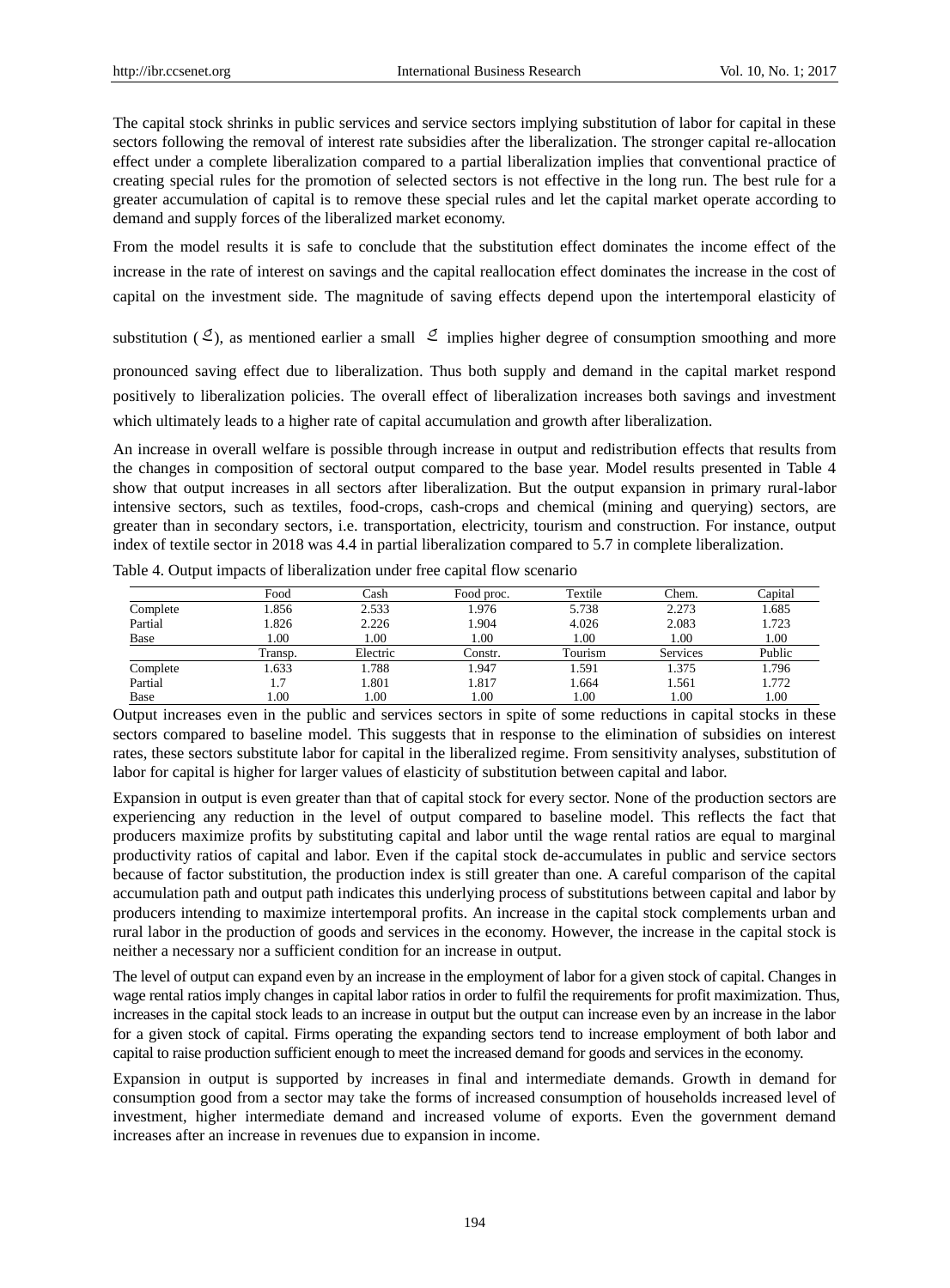

Figure 1. Rental rate of capital in Nepal DCGE model scenarios

By reducing the cost of capital the financial liberalization, as shown in Figure 1, lowers commodity prices supplied by domestic producers. A large proportion of demand met by imports before liberalization, particularly in the expanding sectors such as food crops, cash crops and textiles, are met by internal production after liberalization.

The output indices are very intuitive in considering the growth strategy for the Nepalese economy. If distortions are removed the economy starts growing through expansion of primary sectors, agriculture and its related sectors. Producers in these sectors respond to reduced cost of production by increasing output. The production of textiles expands to meet internal and international demands. The expansion rate of ancillary sectors, i.e. transport, electricity, construction and services is lower than the growth rates of the primary sectors. Given the structure of the model, financial sector liberalization policy actually turns out to be equivalent to an agriculture-led growth strategy for the Nepalese economy.

So far we have only reported welfare impacts of economy wide complete and partial liberalization. Table 5 presents the overall welfare gains by sector specific piecemeal liberalization. The highest welfare gain of 3.8 percent occurs through the piecemeal liberalization of textile sector, followed by 2.4 percent from the agriculture sector. These gains are positive except in case of construction and tourism sectors which do not have strong linkages with the rest of the economy (Bhattarai (1997)). As explained above financial liberalization releases extra resources in unskilled labor intensive sectors by increasing their productivity and wage rate more than for urban labor.

|                 | $\tau_{j}$ | Rural | Urban | Overall |
|-----------------|------------|-------|-------|---------|
|                 |            |       |       |         |
| Food crop       | 0.591      | 1.063 | 0.669 | 1.0236  |
| Cash crop       | 0.591      | 1.035 | 0.874 | 1.0189  |
| Food Proc.      | 0.591      | 1.015 | 0.919 | 1.0054  |
| <b>Textiles</b> | 0.578      | 1.051 | 0.917 | 1.0376  |
| Chemicals       | 0.536      | 1.015 | 0.919 | 1.0052  |
| Capital         | 0.424      | 1.006 | 0.948 | 1.0002  |
| Construct       | $-0.336$   | 0.994 | 1.029 | 0.9975  |
| Tourism         | 0.161      | 1.001 | 0.988 | 0.9997  |

Table 5. Welfare indices under targeted piecemeal financial liberalization by sectors

Financial liberalization is more effective when intertemporal borrowing and lending are permitted in the model. The rental cost of capital is higher in solutions of BOPCON scenario where several instruments of the financial system become inapplicable because of limited financial markets. If the economy cannot participate internationally, markets are not free, so the liberalization has little reallocation effect. In face of a period by period BOP constraint, thus the effect of liberalization on welfare is minimal.

From analysis of welfare figures both in complete, partial and piecemeal liberalization considered so far we can conclude that in general financial liberalization leads to an overall increase in welfare, and the welfare gain of rural households is larger than that of urban households.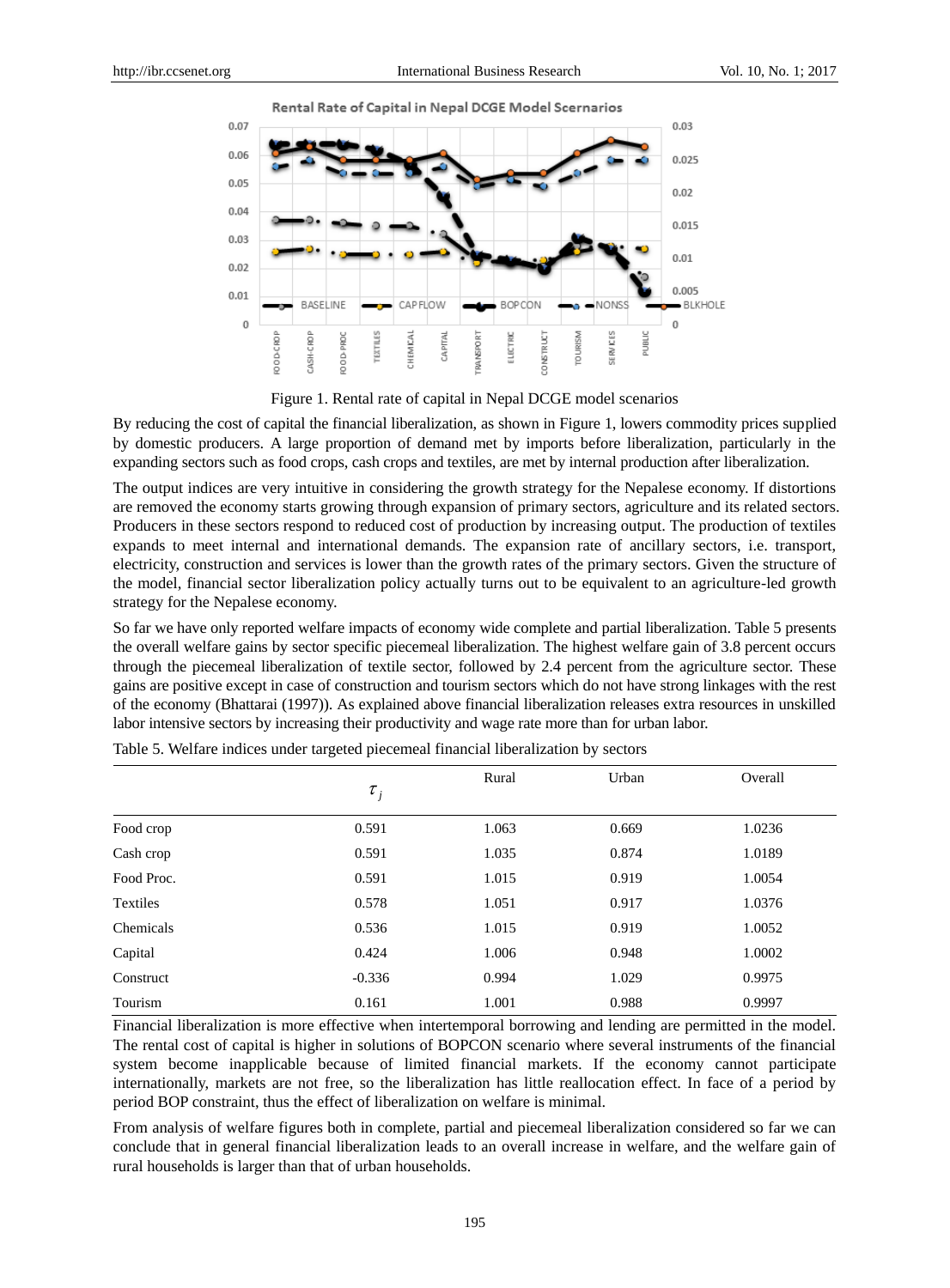#### **8. Wage Rate Impacts of Liberalization**

Wage earnings are key components of income in the intertemporal budget constraints of households. A rise in wage rates increases income, consumption and utilities and hence overall welfare across the model horizon. Redistribution takes place over the period if wage rates of rural households increases faster than wage rates of the urban households or vice-versa. As can be seen from table 6, the increase in wage rates of rural labor in comparison to the urban labor is the major source of income redistribution due to financial liberalization. We present the complete path of indices of gains in wage rates of rural labor relative to urban labor under partial and full liberalization in table 6. Wage gains of rural labor are greater in non-steady state scenario where the urban labor force grows twice than the rural labor force and agricultural productivity growth is one third of the growth rate of the rural labor force. An increase in urban labor supply causes a slower growth rate of urban wages in comparison to rural wage rates.

There are various explanations for relatively larger wage gains by rural labor. Reforms in the financial sector provide an easy access to credit to rural labor intensive firms in urban areas. These firms increase the demand for rural labor to complement addition in capital stock acquired from cheap credits. The competition in credit markets reduces interest rates in the informal markets in rural areas. Rural firms are able to purchase more capital stock which makes rural labor more productive. Households also convert their savings from unproductive assets to formal channels in order to earn interest. This re-conversion of capital takes places in rural sectors favoring rural households more than urban households.

|      | Capital flow Scenario |          | Non-steady state scenario |          | Blackhole | scenario |
|------|-----------------------|----------|---------------------------|----------|-----------|----------|
|      | Partial               | Complete | Partial                   | Complete | Partial   | Complete |
| 1990 | 1.028                 | 1.049    | 0.995                     | 1.024    | 1.029     | 1.049    |
| 1995 | 1.010                 | 1.016    | 1.036                     | 1.043    | 1.010     | 1.016    |
| 2000 | 1.003                 | 1.010    | 1.081                     | 1.083    | 1.003     | 1.010    |
| 2005 | 1.004                 | 1.009    | 1.125                     | 1.132    | 1.002     | 1.009    |
| 2010 | 1.003                 | 1.010    | 1.176                     | 1.179    | 1.003     | 1.010    |
| 2015 | 1.003                 | l.009    | 1.213                     | 1.219    | 1.003     | 1.009    |

Table 6. Ratio of rural to urban wage increases under different model scenarios

Lower rates of credit lead to more investment and greater demand for labor. Gradually segmentation of the labor market characteristic in a repressed economy fades away as an integrated labor market in which rural labor is paid according to its productivity emerges.

In all scenarios the wage rate increase is higher for rural labor relative to the wage rates of urban labor. Greater demand for rural labor drives up the rural wage rate after liberalization. Significantly higher rural wage rate in NONSS model is indicative of cuts in urban wages due to a higher growth rate of the urban labor force.

Model results in table 6 show that increase in wage rates depends upon the degree of liberalization. Wage rate effects are higher in case of complete liberalization than in the case of partial liberalization.

#### **9. Conclusions**

Nepal is going through series of conflicts and troubles in last 20 years. This paper argues that these are caused by lack of implementation of growth and redistribution policies aimed at reducing poverty and argues how financial liberalization policy can bring higher rates of growth and better distribution of income. It uses a forward-looking multi-sectoral general equilibrium model to analyze wide-ranging impacts of financials sector policies in an open economy framework. The model incorporates two trade sectors: India and rest of world to allow for Nepal's high degree of integration with its large neighbouring economy.

The major conclusions from the model analyses are the following:

1. By equalizing rates of return across sectors, financial liberalization insures efficiency in the allocation of resources. Efficiency in resource allocation increases the capital usage in sectors that were more repressed before liberalization. It causes a reduction, or slower growth, of capital use in sectors that used to be subsidized before repression. Output expands with an increase in the capital stock.

2. The benefits of liberalization accrue more to the rural households than to the urban households. Following liberalization rural labor intensive sectors invest more with increased access to financial institutions. More labor is required to complement additional capital. Demand for unskilled labor increases faster than the demand for skilled labor. This means an increase in the wage rate of rural labor is greater than the increase in the wage rate of the urban labor. Consequently, welfare gains of rural households are larger in comparison to the welfare gains of urban households. In this sense, liberalization redistributes income from urban to rural households. The redistribution of welfare occurs by increasing the wages of unskilled labor relative to skilled labor.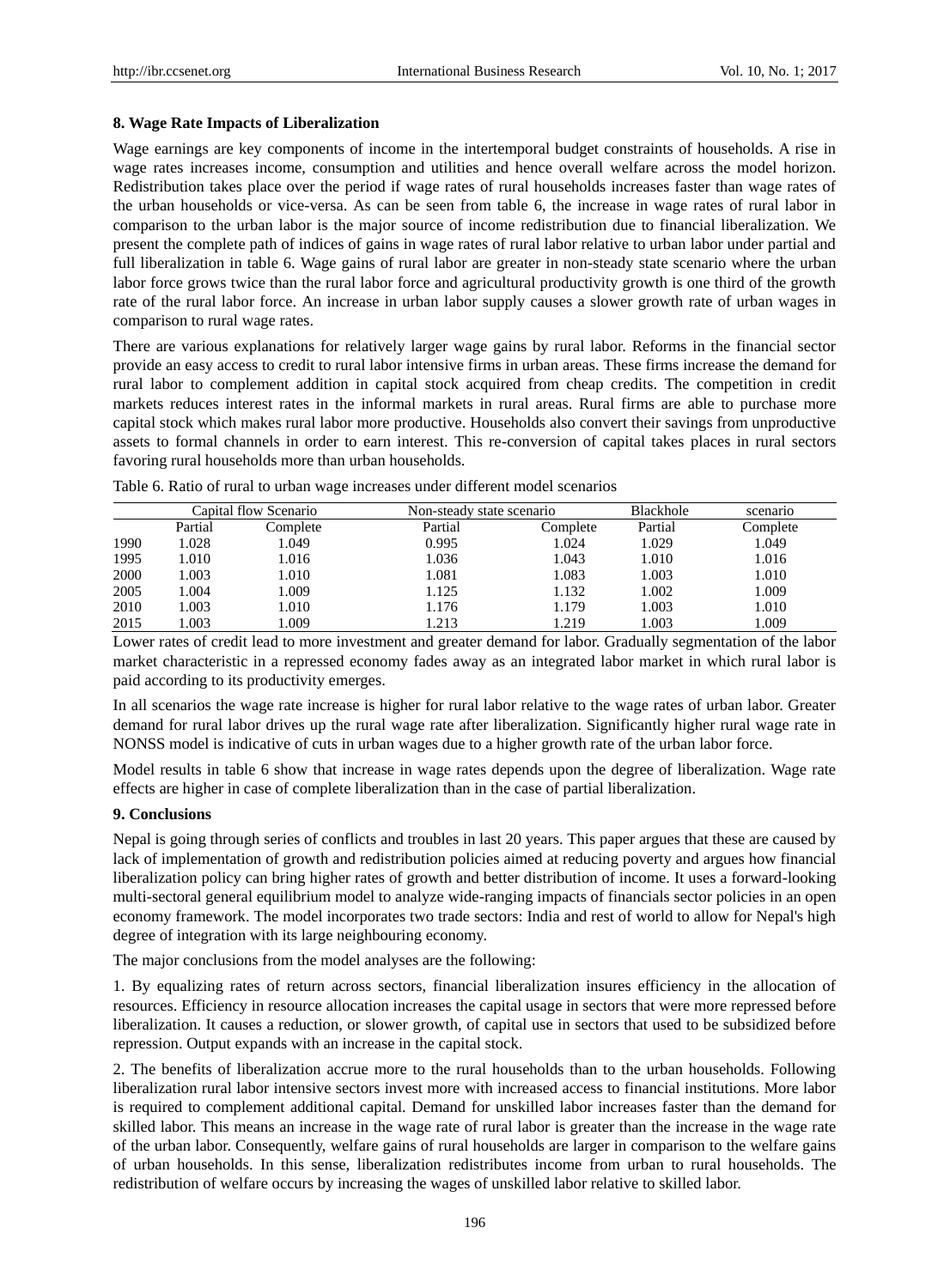3. Numerical solutions of the model imply that the substitution effect of the increase in the rate of interest dominates the income effect on the savings side and the efficiency in capital reallocation effect dominates the increased cost of capital effect on the investment side. The overall effect is on increase in both savings and investment after the liberalization leading to a higher level of capital stock and output in each sector and higher level of welfare to both urban and rural households.

4. Conflicts and tension seen in Nepal over last twenty years can be solved by adopting a policy that promotes growth which redistributes income to poor households and thus gradually alleviates the mass of poverty. Dynamic multi-household multi-sectoral general equilibrium as discussed in this paper is the right modelling framework to put all parts of economy together while making the policy analyses and to assess the effective monitoring of the impacts of those policies in the life time welfare of households located in urban and rural areas.

#### **Acknowledgement**

Author acknowledges useful points of two anonymous referees and the editor of this journal.

#### **References**

- Abel, A. B., & Blanchard, O. J. (1983). An Intertemporal Model of Saving and Investment. *Econometrica, 1,*  675-692[. https://doi.org/10.2307/1912153](https://doi.org/10.2307/1912153)
- Adelman, I., & Robinson, S. (1978). *Income Distribution Policy in Developing Countries: A Case of South Korea*. Stanford, California: Standford University Press.
- Auerbach, A. J., & Kotlikoff, L. J. (1987). *Dynamic Fiscal Policy*. Cambridge: Cambridge University Press.
- Ballard, C. L. (1983). *Evaluation of the Consumption Tax with Dynamic General Equilibrium Models*. Ph.D. Dissertation. Standford: Stanford University.
- Ballard, C. L., Fullerton, D., Shoven, J. B., & Whalley, J. (1985). *A General Equilibrium Model for Tax Policy Evaluation*. Chicago: University of Chicago Press. <https://doi.org/10.7208/chicago/9780226036335.001.0001>
- Barro, R. J., & Sala-I-Martin, X. (1995). *Economic Growth*. London: McGraw Hill.
- Bhattarai, K. (1990) *Role of Foreign Aid in Nepal: Multisectoral and Multi-regional CGE Analysis*, *MA thesis*, ISS, Hague, Netherlands.
- Bhattarai, K. (2001). Welfare and Distributional Impacts of Financial Liberalization in a Developing Economy: Lessons from Forward Looking CGE Model of Nepal. *Working Paper no. 7*, University of Hull: Hull Advances in Policy Economics Research Papers.
- Bhattarai, K. (2007). *Models of Economic and Political Growth in Nepal*. Serials Publications, New Delhi.
- Bhattarai, K. (2008). *Economic Theory and Models: Derivations, Computations and Applications*. Serials Publications, New Delhi.
- Bhattarai, K. (2011). Constitution and Economic Models for the Federal Republic of Nepal. *Economic Journal of Nepal, 33*(1), 1-15.
- Bhattarai, K. (2015). Financial Deepening and Economic Growth in Advanced and Emerging Economies. *The Review of Development Economics, 19*(1), 178-195[. https://doi.org/10.1111/rode.12133](https://doi.org/10.1111/rode.12133)
- Bhattarai, K. R. (1997). *Financial Deepening and Economic Development in Nepal: A Forward Looking CGE Model with Financial Intermediation*. Ph.D. Dissertation. Boston, Massachusetts, USA: Northeastern University.
- Buehrer, T. S., & di Mauro, F. (1993). A Computable General Equilibrium Model of Nepal. *Manuscript*.
- Devarajan, S., & Lewis, J. D. (1990). Policy Lessons from Trade Focused Two-Sector Models. *Journal of Policy Modeling, 12*(4), 625-657[. https://doi.org/10.1016/0161-8938\(90\)90002-V](https://doi.org/10.1016/0161-8938%2890%2990002-V)
- Dirkse, S., & Ferris, M. (1994). *A Pathsearch Damped Newton Method for Computing General Equilibria*. Wisconsin Madison: Computer Science Department, University of Wisconsin.
- Dixit, P. M. (1995). Economic Reform in Nepal: A Cursory Assessment. *Country Report No. 17*. Maryland: IRIS, 2105 Morrill Hall,College Park, MD20742.
- Elbers, C. (1992). *Spatial Disaggregation in General Equilibrium Models: With an Application to the Nepalese Economy*. Amsterdam: Free University Press.
- Feltenstein, A. (1986). An Intertemporal General Equilibrium Analysis of Financial Crowding Out. *Journal of Public Economics, 31*(1), 79-104[. https://doi.org/10.1016/0047-2727\(86\)90072-1](https://doi.org/10.1016/0047-2727%2886%2990072-1)
- Go, D. S. (1993). External Shocks, Adjustment Policies and Investment in a Developing Economy: Illustrations from a forward-looking CGE model of the Philippines. J*ournal of Development Economics, 44,* 229-261.